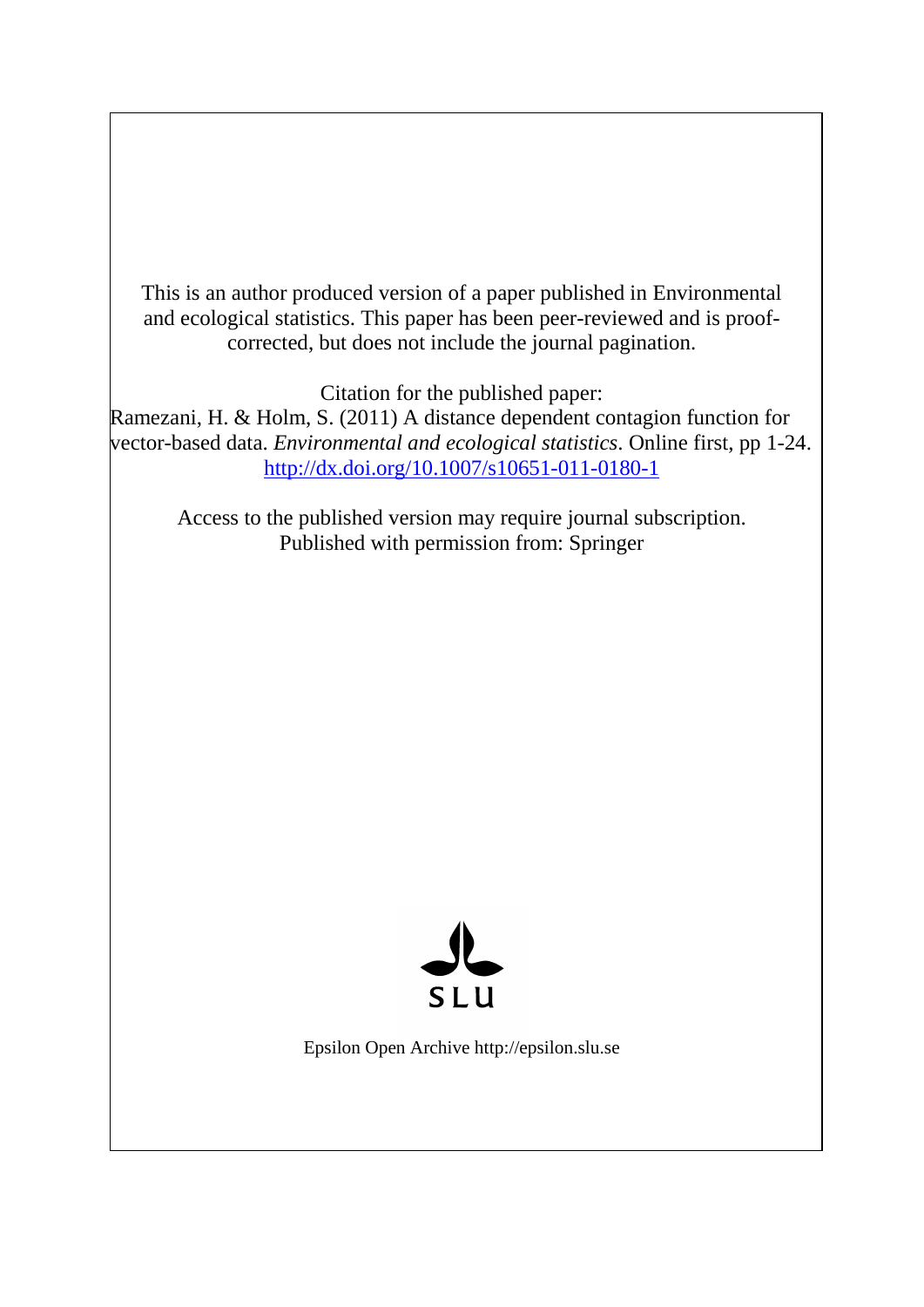# **A distance dependent contagion function for vector-based data**

Authors: Habib Ramezani \* and Sören Holm

\* H. Ramezani (Corresponding author).

*Department of Forest Resource Management, Swedish University of Agriculture Science, SLU, SE-901 83 Umeå, Sweden*

E-mail: [Habib.Ramezani@slu.se](mailto:Habib.Ramezani@slu.se) , [Ramezani.habib@gmail.com](mailto:Ramezani.habib@gmail.com)

Phone: +46 90 786 81 51/ Fax: +46 90 77 81 16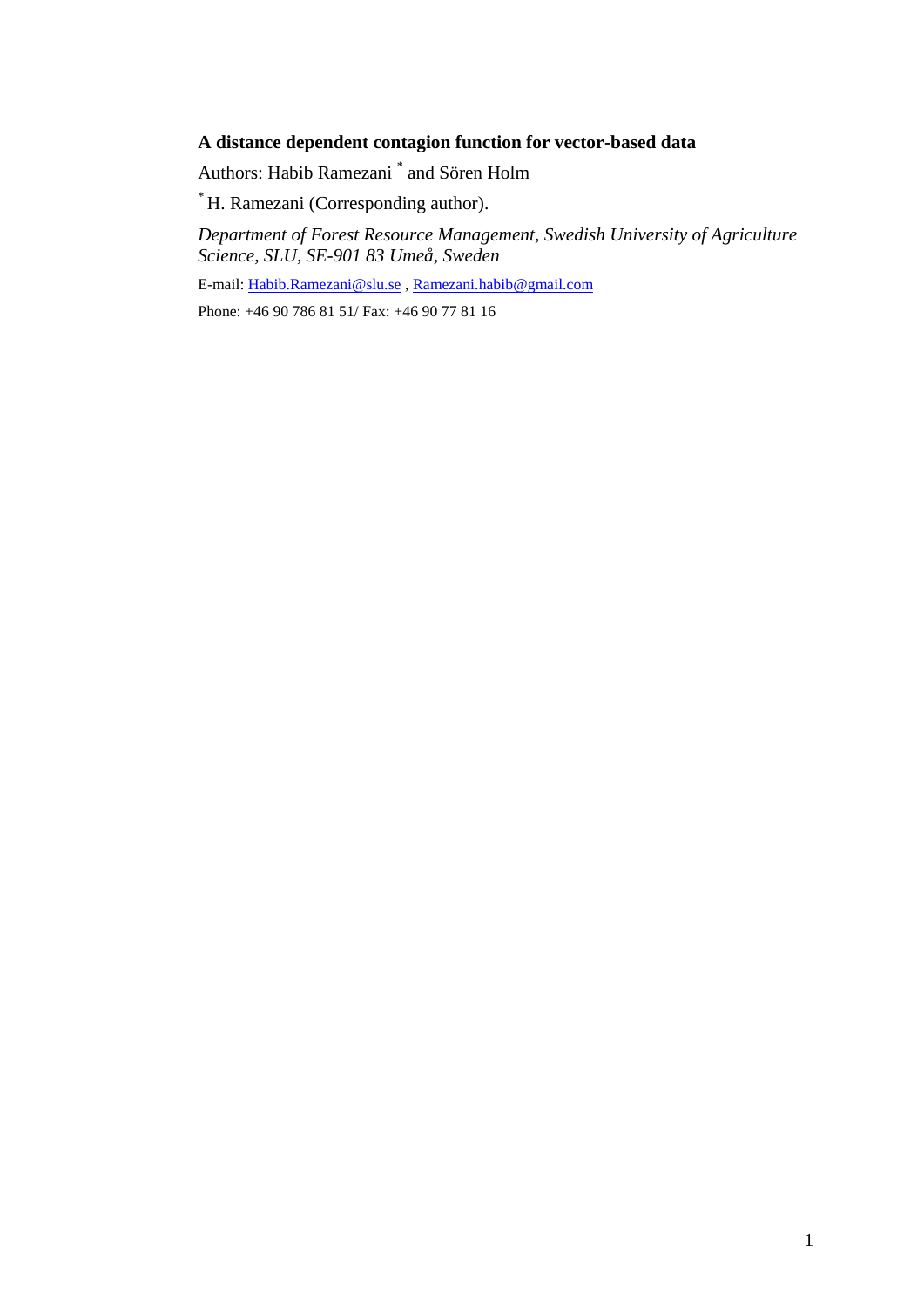#### **Abstract**

Landscape pattern is of primary interest to landscape ecologists and landscape metrics are used to quantify landscape pattern. Metrics are commonly defined and calculated on raster-based land cover maps. One metric is the contagion, existing in several versions, e.g., unconditional and conditional, used as a measure of fragmentation. However, mapped data is sometimes in vector-based format or there may be no mapped data but only a point sample. In this study a definition of contagion for such cases is investigated. The metric is an extension of the usual contagion, based on pairs of points at varying distances and gives a function of the distance. In this study the extended contagion is calculated for vector-based delineated real landscapes and for simulated ones. Both unconditional and conditional contagions are studied using two classification systems. The unconditional contagion function was decreasing and convex, with upper and lower limits highly correlated to the Shannon diversity index, thus carrying only area proportion information. The spatial information lies in the speed by which the function converges to the lower limit; using a proxy function this can be expressed by a single parameter *b*, with high values for fragmented landscapes. No proxy function was found for the conditional contagion, for which only qualitative information was found. The extended contagion is applicable both in patch mosaic models of landscapes and in gradient-based models, where landscape characteristics change continuously without distinct borders between patches. The extended contagion can be useful in sample based surveys where there no map of the entire landscape is available.

*Key words: Landscape pattern analysis; Landscape metrics; contagion; vectorbased; point sampling*

# **1. Introduction**

Landscape pattern is of primary interest to landscape ecologists, because it is assumed that landscape pattern can significantly affect ecological processes (Turner, 1989) such as biodiversity and population dynamics (Forman, 1995; Schumaker, 1996; Wiens et al., 1997). Thus, landscape metrics, as predictor variables, can help us better understand pattern-process relationships (Bebber et al., 2005; Hernandez-Stefanoni, 2005). The metrics can also be used to detect differences between various landscapes and changes in a given landscape over time. The metrics typically are defined in terms of landscape elements such as the number, area, and edge length of patches (O'Neill et al., 1988; Turner, 1990; Hunsaker et al., 1994).

 A variety of landscape metrics have been developed to capture both composition and configuration aspects of landscape structure (McGarigal and Marks, 1995; Gustafson, 1998). Composition refers to the number of land cover types and their proportions within landscapes whereas configuration refers to the spatial distribution of land cover types. An example of a configuration metric is the contagion, which was first proposed by O'Neill et al. (1988) to measure the degree of clumping of patches. This metric was proposed by United States Environmental Protection Agency (1994) as an effective indicator in landscape pattern analysis. Indirectly, the contagion can provide information on landscape fragmentation (Hargis et al., 1998), and fragmentation is important for many ecological processes (Fahrig, 2003). Furthermore, the contagion is highly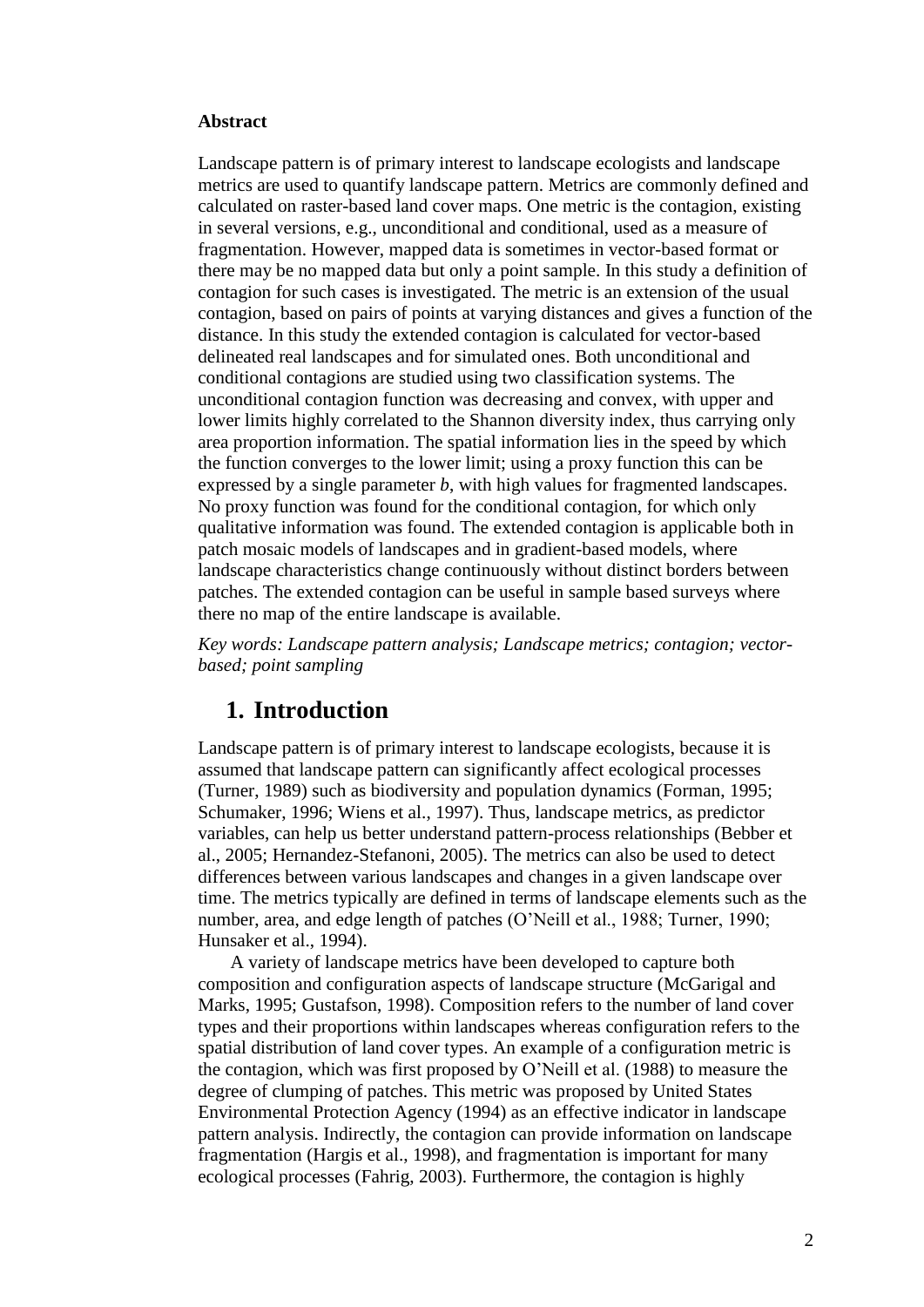correlated with metrics of diversity, dominance, and patch richness (Riitters et al., 1995; Cain et al., 1997; Frohn, 1998).

 Landscape metrics in general, and the contagion metric in particular, are defined and commonly calculated on raster-based land cover/use maps and a frequently used computer software is FRAGSTATS (McGarigal and Marks, 1995). However, in some environmental monitoring programs, such as the Norwegian 3Q (NIJOS, 2001) and the National Inventory of Landscapes in Sweden (NILS)(Ståhl et al., 2010) the maps are vector-based (i.e., from aerial photographs). In addition, metrics like contagion are sensitive to pixel size, so that with increasing pixel size contagion value decreases since the number of withinpatch edges decreases faster than between-patch edges (Wickham and Riitters, 1995; Ricotta et al., 2003). Some errors can be introduced by converting vector data to raster data, for instance, small patches may disappeared (Lunetta et al., 1991; Wade et al., 2003; Jenness, 2004).

 In this study, vector-based data set was used where vector-based means that landscapes can be delineated into polygons (homogenous area), each with a uniquely defined cover type (class). Photo-interpreted polygons are assumed to provide an accurate description of existing land cover classes. However to use survey data for *estimating* the contagion metric defined here, there is no need to really perform a delineation.

 Since vector format data sets are important sources for many environmental monitoring programs it would be useful to develop new metrics or to redefine currently used metrics to meet this data format. Whereas a few studies have been conducted on vector-based data sets to calculate metrics such as Shannon's diversity and edge density (Corona et al., 2004; Ramezani and Holm, 2009; Ramezani et al., 2010) and contagion (Wickham et al., 1996), more attention is needed in this area.

 The purpose of this paper was to develop a new definition of contagion for vector-based data and derive properties of it for a variety of landscapes. In general the definition was guided by two goals 1) the aim to avoid the resolution problem in raster-based data, and 2) to find a definition that should admit estimation of the contagion metric from a point sample in a non-delineated landscape, for which only raw, non-delineated remotely sensed data is available.

## **2. Material and methods**

### **2.1. The raster-based contagion metric (C)**

Contagion (*C*) is as a measure of clumping of classes within a landscape. There are several alternative raster-based definitions (Riitters et al., 1996), of which two are considered here, one called conditional contagion, *Cu* and the other unconditional,  $C_c$  (Li and Reynolds, 1993). The definition of  $C_u$  is

$$
C_u = 1 + \frac{\sum_{i=1}^{s} p_{ij} \cdot \ln(p_{ij})}{2 \ln(s)}
$$
 (1)

where  $p_{ij}$  is the proportion of all pairs of adjacent pixels that belongs to the land cover type *i* and *j*. The definition of  $C_c$  is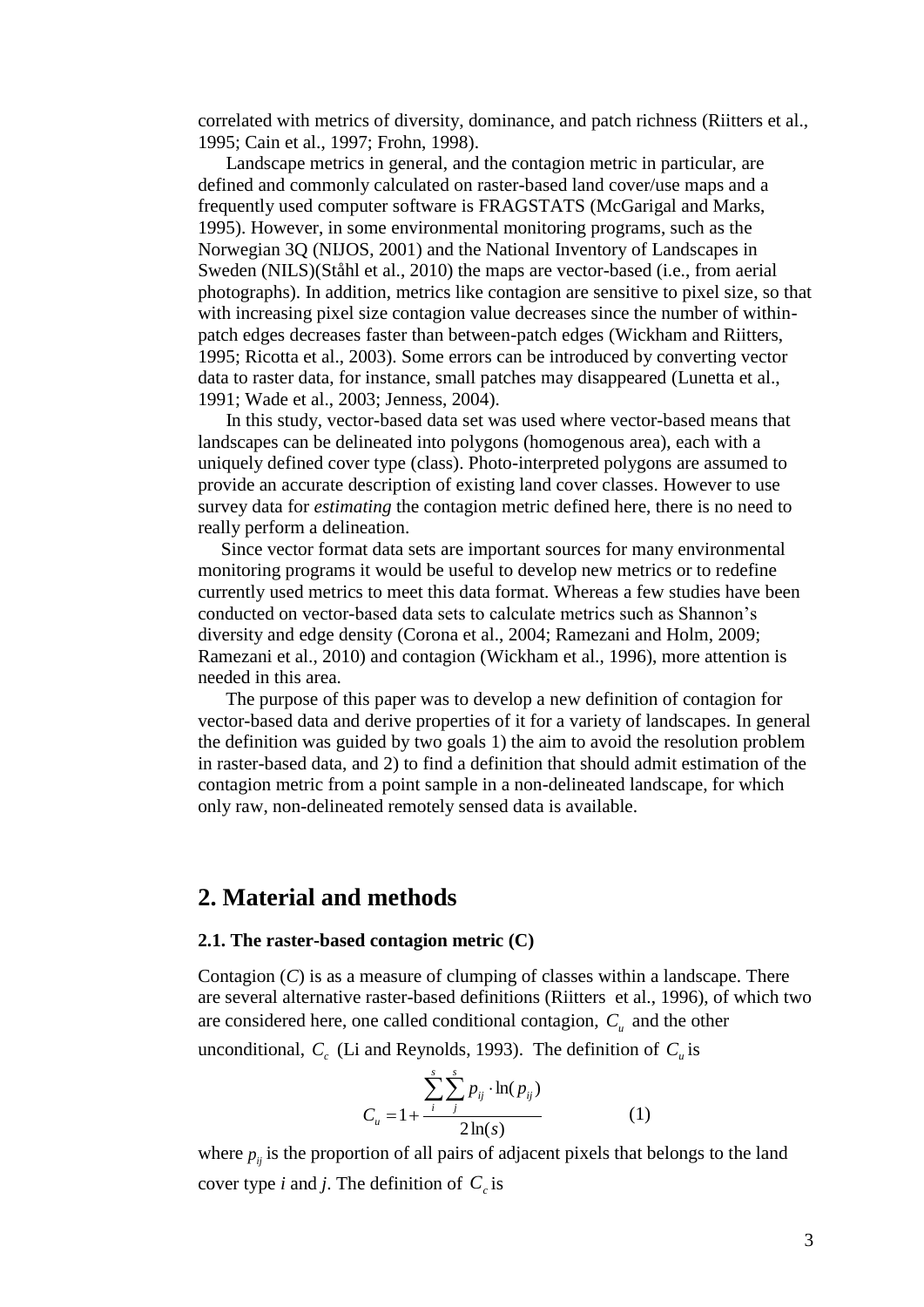$$
C_c = 1 + \frac{\sum_{i}^{s} \sum_{j}^{s} p_{j/i} \cdot \ln(p_{j/i})}{s \ln(s)}
$$
 (2)

where  $p_{j/i}$  is the proportion of pixels of class *j* adjacent to pixels that belong to the class *i* and *s* is the number of land cover types considered. Usually two pixels are defined as adjacent if they are neighbours in any of the four principal directions but other definitions are possible (Turner et al., 2001). Both definitions are normalized to give values between 0 and 1, with low values indicating fragmented landscapes with adjacency types in roughly equal proportion (conditionally or unconditionally). Calculation of the two metrics from raster data is simple from an adjacency matrix that shows the frequency of all adjacency types on the rasterbased land cover map (Haralick et al., 1973).

#### **2.2. A vector-based contagion metric**

A contagion metric for vector data was proposed by Wickham et al. (1996), essentially using Eq. (1) but with a different normalization. The definition was based on the proportions of edge length between all possible adjacent classes to total edge length within the landscape, implying that the main diagonal of the adjacency matrix (within-class edge) has been ignored. It is, at least theoretically, possible to estimate edge lengths from a point sample (Ramezani et al., 2010). However, in this study we propose another metric which is better adapted for point sampling and which is also an extension of the raster-based definition (Li and Reynolds, 1993).

For any given distance *d* we define  $p_{ij}(d)$  as the probability that two randomly chosen points at distance *d* belongs to the classes *i* and *j* (in that order). Thus  $p_{ij}(d)$  is a function of the distance *d* and we also have  $p_{ij}(d) = p_{ji}(d)$ . The unconditional contagion function  $C_u(d)$  is, for each given distance *d*, defined exactly as  $C_u$  according to Eq. (1) thus  $C_u(d)$  can be written as

$$
C_u(d) = 1 + \frac{\sum_{i=1}^{s} \sum_{j=1}^{s} p_{ij}(d) \ln(p_{ij}(d))}{2 \ln(s)}
$$
(3)

The conditional probability that the "second point" in a pair of a randomly chosen points at distance *d* belongs to class *j*, given that the "first" point belongs to class

*i* equals  $p_{j/i}(d) = p_{ij}(d) / p_i(d)$ , where  $p_i(d) = \sum_{j=1}^{s}$ *j*  $p_i$   $(d)$  =  $\sum p_{ij}$   $(d)$ 1  $(d) = \sum p_{ii}(d)$ . The conditional

probability function  $p_{j/i}(d)$  gives a conditional contagion function  $C_c(d)$ according to Eq. (2), defined as

$$
C_c(d) = 1 + \frac{\sum_{i=1}^{s} \sum_{j=1}^{s} p_{j/i}(d) \ln(p_{j/i}(d))}{s \ln(s)}
$$
(4)

The functions are independent of any mapping resolution, except for restrictions caused by the minimum mapping unit. The interpretation is similar to that of the raster-based contagion but is extended to "fragmentation at distance *d".* From the definitions of the functions it is also clear that they can be estimated by point sampling. However, this issue is not pursued further in this paper.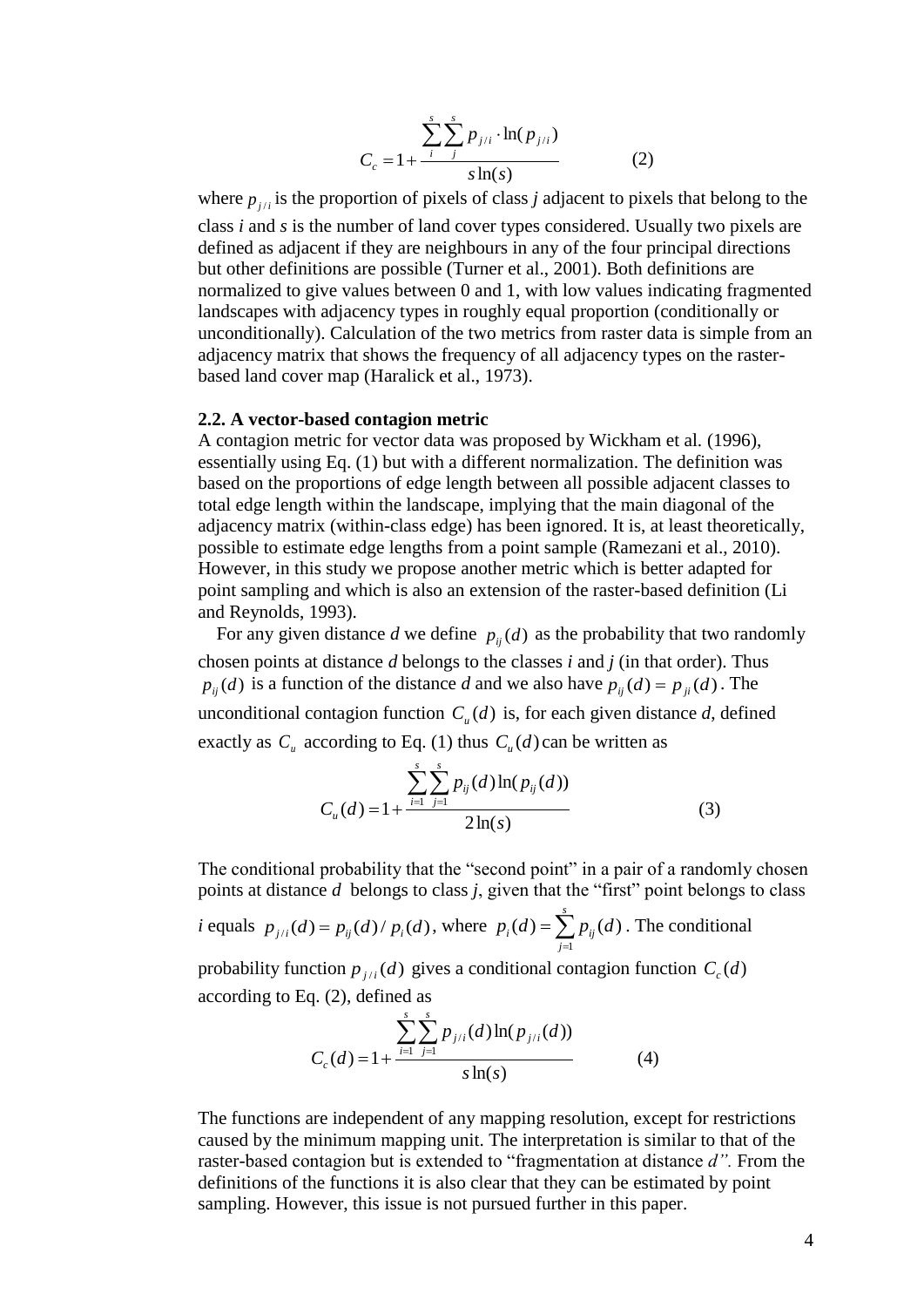#### **2.3. The study**

In this study both an analytical and an empirical investigation of the properties of the two contagion functions (Eq. 3 and 4) were performed. This was accomplished by calculating the values of the functions (for a number of distances) and interpreting the metrics values in terms of landscape pattern properties. This study was conducted for real and already manually photo-interpreted delineated landscapes and also for simulated ones. The simulated landscapes were used in order to assess the behaviour of the metrics in extreme cases or cases not covered by the real ones. An underlying idea of the study was that describing landscape pattern properties by continuous functions would reveal more about them than describing them by simple numbers as in the raster-based case. A comparison between raster-based (by FRAGSTATS) (McGarigal and Marks, 1995) and vector-based contagion was also performed.

#### **2.4. Material**

The study was conducted on data from the National Inventory of Landscapes in Sweden (NILS)(Ståhl et al., 2010), which is a major environmental monitoring program run by the Swedish Environmental Protection Agency. A  $25 \text{ km}^2$ quadrate is used in order to capture the broad landscape context. Within a  $1 \text{ km}^2$ centrally located quadrate, a detailed delineation of polygons (homogenous areas) is manually made. To obtain a genuine sample of landscapes for our study, we used data from 50 randomly selected quadrates across entire Sweden.

 The aerial photographs in which interpretations were made were colour infrared and had a ground resolution of 0.4 m. Polygon delineation was made using the interpretation program Summit Evolution from DAT/EM and ArcGIS from ESRI. For the purpose of the present study, the NILS variables were used together with two different classification systems (7 and 20 classes, see Table 1 for more details) in order to produce land cover maps. The survey was conducted on systems of classification with seven and twenty classes. The classes of the two systems are given in Table 1.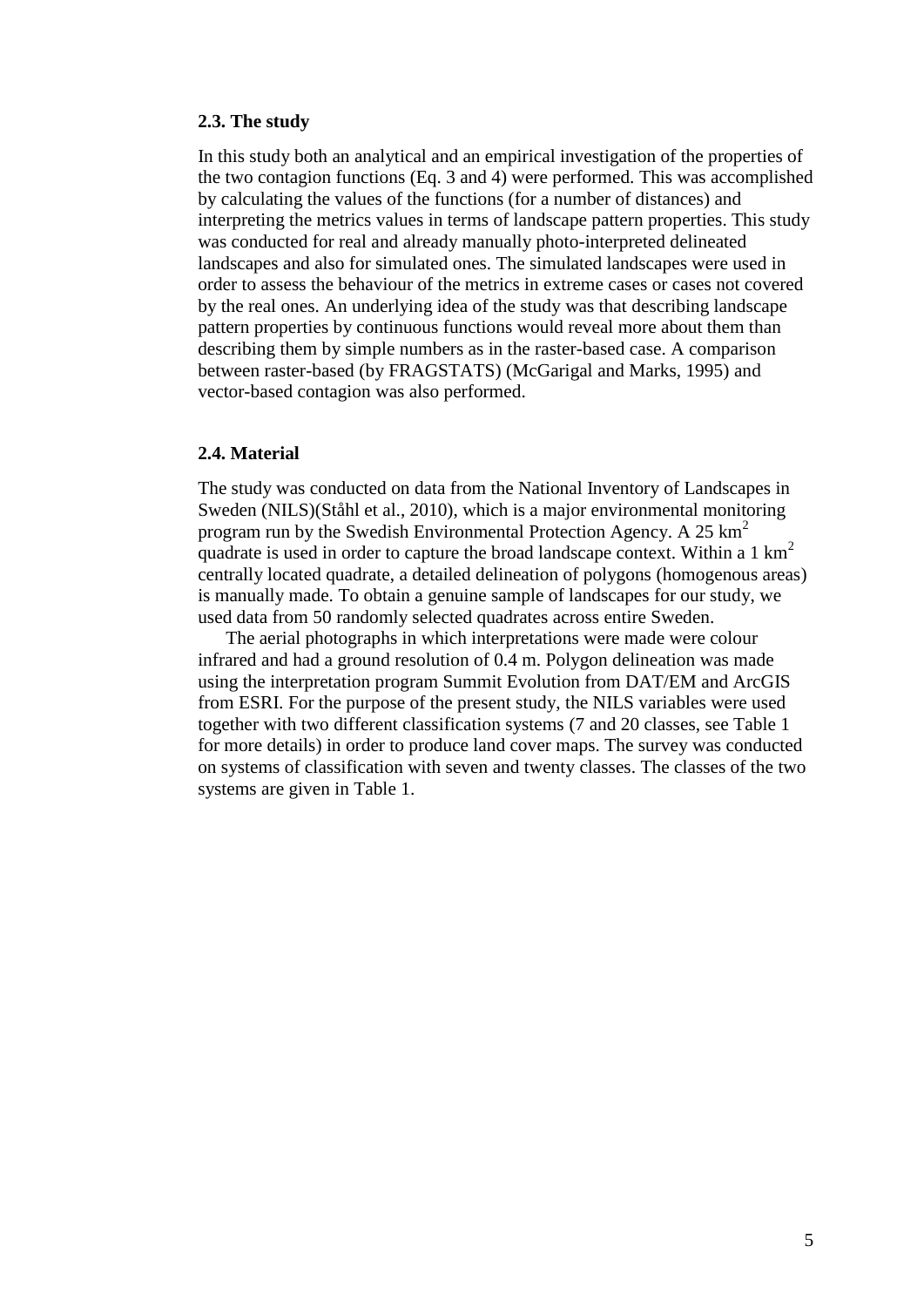| Seven classes        | Twenty classes                           |  |  |
|----------------------|------------------------------------------|--|--|
| 1- Forest            | 1-1- Coniferous-Dense                    |  |  |
|                      | 1-2- Coniferous-Sparse                   |  |  |
|                      | 1-3- Deciduous-Dense                     |  |  |
|                      | 1-4- Deciduous-Sparse                    |  |  |
|                      | 1-5- Mixed-Forest- Dense                 |  |  |
|                      | 1-6- Mixed-Forest- Sparse                |  |  |
| 2- Urban             | 2-1- Housing-Areas                       |  |  |
|                      | 2-2- Urban-Green-Areas                   |  |  |
|                      | 2-3- Urban-Forest                        |  |  |
| 3- Cultivated fields | 3-1- Crop fields                         |  |  |
|                      | 3-2- Grassland                           |  |  |
| 4- Wetlands          | $4-1-$ Bog                               |  |  |
|                      | 4-2- Fen                                 |  |  |
|                      | 4-3- Mixed-Wetland                       |  |  |
| 5- Water             | 5-1- Open-Water<br>5-2- Water-Vegetation |  |  |
| 6- Pasture           | 6-1- Open- Pasture                       |  |  |
|                      | 6-2- Pasture-Sparse-Trees                |  |  |
|                      | 6-3- Wooded-Pasture                      |  |  |
| 7- Other land        | 7-1-Other land                           |  |  |

Table1. Classes according to the two different classification systems (7 and 20 classes)

 Simulated landscapes with four classes were also created through a rasterbased approach of maximum size 512 by 512 squares, with the possibility to build pixels of different sizes  $(1, 2, 4, \ldots)$ ; e.g., pixel size 16 results in  $32.32 = 1024$ pixels). Several methods were used to simulate landscapes, 1) by creating more or less regular patterns (like chess-boards or strips) with classes randomly or not assigned to pixels, 2) by assigning classes randomly in different proportions to pixels, with constant or non-constant intensity over the landscape, and 3) by assigning classes with probabilities depending on the classes of neighboring squares. The third method was applied in two ways, either directly by assigning classes in succession after a randomly chosen class in a corner of the landscape or by a version of Gibbs sampler. The Gibbs sampler method is as follows: A. Start with any landscape (e.g., with random classes for all pixels). B. Choose one pixel at random. C. A new (could be the same as before) class of the pixel chosen is assigned with a probability depending on the classes of the four neighbors in the main directions. D. Repeat B and C a very large number of times. By choosing the probability matrix in different ways landscapes where classes are repelling or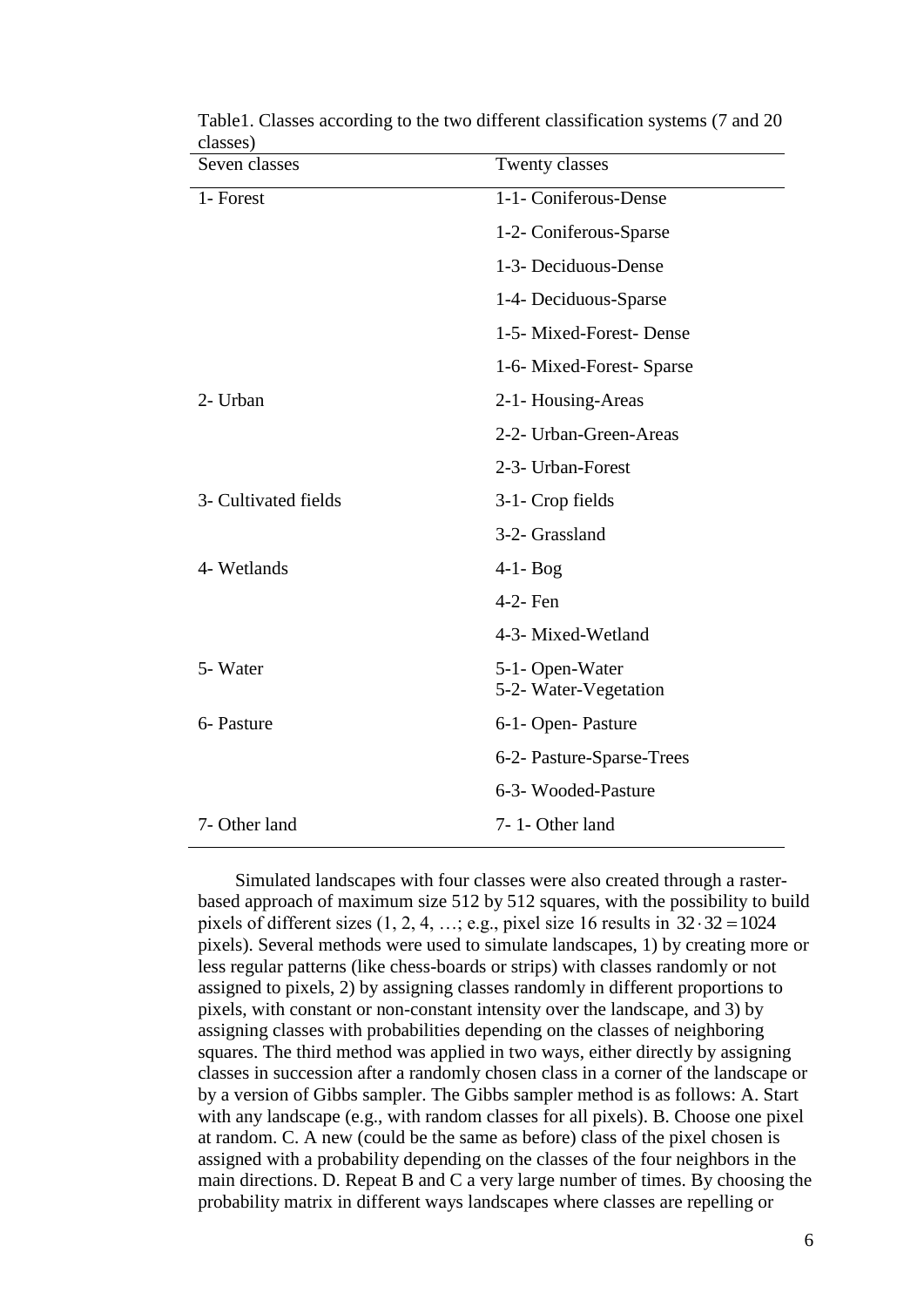attracting can be created. The simulated landscapes were seen as landscapes delineated into polygons consisting of adjacent pixels of the same class.

### **2.5. Calculations**

To calculate the exact contagion value, even for a single distance d, for a given delineated landscape, is too complicated to be done in practice (in principle it would require calculation of a large number of quadruple integrals with pairs of polygons as domains of integration). Instead we have to rely on Monte Carlo simulations and/or numerical methods. The simplest method is just to apply the definition and take a very large number of pairs of points at distance *d* randomly in the mapped landscape, considering the boundary problem that occurs when the second point falls outside the map. If this happens either a new "first" point should be taken or the pair should be weighted by its inclusion intensity; and the first alternative is the simplest. This "new first point" alternative was applied for the simulated landscapes since the cover class of each point was easily determined by its pixel. For each distance and replicate (see below) 3000-5000 pairs were simulated.

For the mapped real landscape the total computer time to determine the polygon belongings of all points was relatively long. A polygon of the real landscapes could have up to about 800 sides. The average number of polygons was 26 and the average numbers of sides per polygon was 79 for the seven class system and for the twenty class system the figures were 58 and 61, with large variation between landscapes. For this reason an alternative method was applied, allowing the "second" point intensity ("probability") to be calculated exactly. For each map and each polygon (of say class *i*) a sample of "first" points was laid out systematically, with random start, and with a number of points depending on the polygon area (lower and upper bounds were 5 and 290 points per polygon). With the given point as a centre and the distance *d* as radius a circle is defined on which the second point must fall. The lengths of the circumference of the circle within all polygons were determined. The mean of all such lengths over the systematic sample estimates the "local"  $p_{ij}$  s for the given polygon and the final "global"  $p_{ij}$ is determined by area weighting over all polygons of class *i*.

 For both methods of calculation the sample simulations were replicated independently 20 times and the mean value of the contagion was used as a final value, estimated with high precision as judged by the standard error (estimated from the replicates). The relation  $p_{ij} = p_{ji}$  was used for the estimation.

 For the real landscapes the contagion functions were estimated for the nine distances 2, 5, 10, 20, 30, 60, 100, 150 and 250 meters. The samples were taken independently for different distances. For the unconditional contagion the highest and average standard errors observed from the 450 estimates were 0.0019 and 0.0001. In 81 % of the cases the standard error was less than 0.0011. For the conditional contagion the highest and average standard errors observed were 0.0011 and 0.0003. Hence, we conclude that the precision is high, well within the second decimal of the estimated value.

 For the simulated landscapes up to 14 distances, from 0.1 up to 200 length units were used (the sides were 512 length units long) and the values calculated had standard errors of the same size as those for the real landscapes.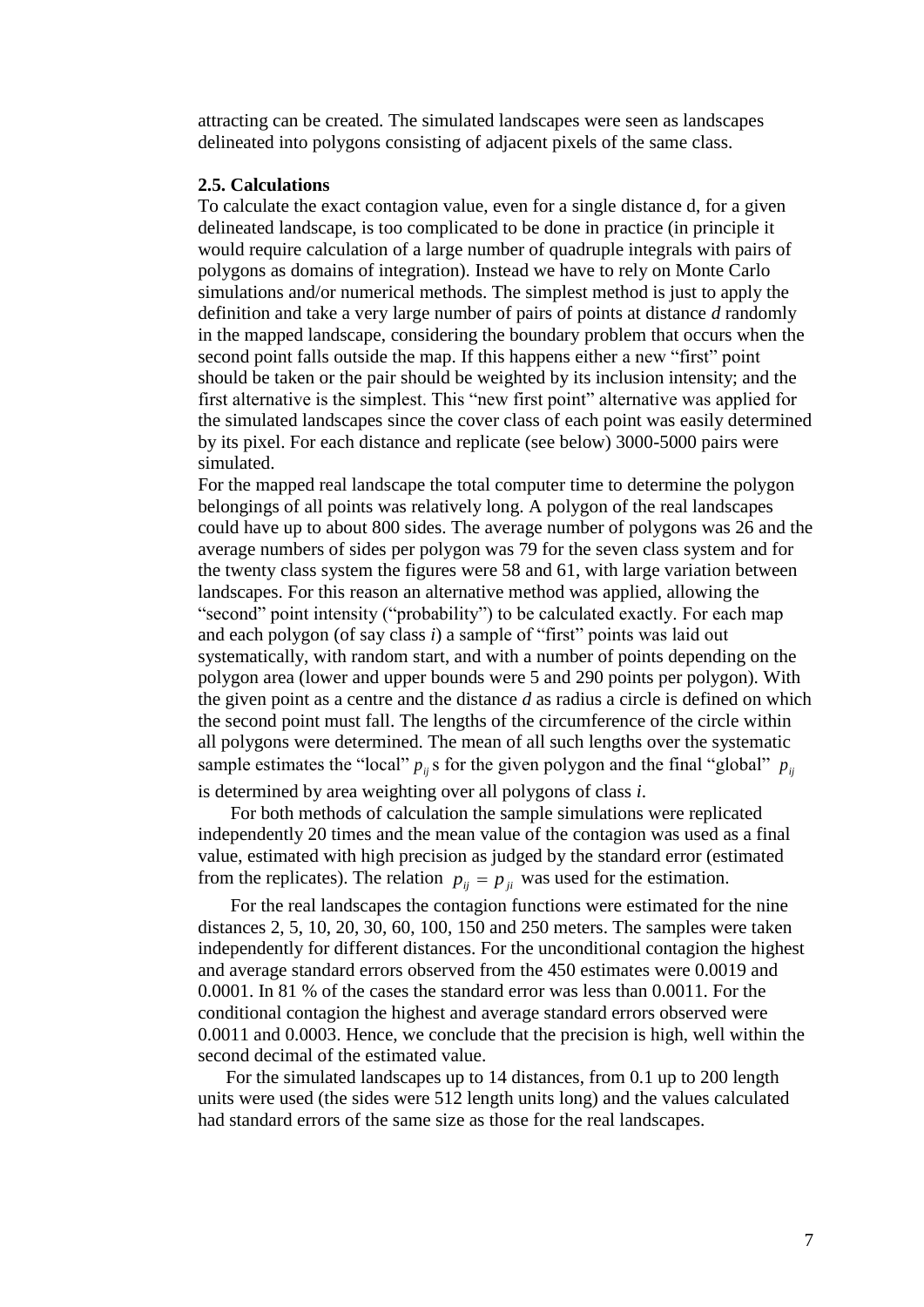#### **3. Results**

In this study, the properties of the contagion function for different point distances were investigated. There are both theoretical and empirical results. Some mathematical results are followed by a comparison with empirical values. Finally, the behaviour of the contagion functions are presented and compared to the rasterbased analogue.

*Mathematically derived properties* (i) If we use the relation  $p_{ij}(d) = p_{j/i}(d) \cdot p_i(d)$  we get

$$
\sum_{i=1}^{s} \sum_{j=1}^{s} p_{ij}(d) \ln(p_{ij}(d)) = \sum_{i=1}^{s} p_i(d) \ln(p_i(d)) + \sum_{i=1}^{s} p_i(d) \sum_{j=1}^{s} p_{j/i}(d) \ln(p_{j/i})
$$

and thus

$$
C_u(d) = 1 + \frac{\sum_{i=1}^{s} p_i(d) \ln(p_i(d))}{2 \ln(s)} + \frac{\sum_{i=1}^{s} p_i(d) \sum_{j=1}^{s} p_{j/i}(d) \ln(p_{j/i}(d))}{2 \ln(s)}
$$

while  $C_c(d)$  can be written

$$
C_c(d) = 1 + \frac{\sum_{i=1}^{s} (1/s) \sum_{j=1}^{s} p_{j/i}(d) \ln(p_{j/i}(d))}{\ln(s)}
$$

The third term in  $C_u(d)$  corresponds to the second in  $C_c(d)$ , but for  $C_u(d)$  the classes with small areas, implying low values of  $p_i(d)$ , have smaller impact on the value than they have on  $C_c(d)$  where all classes have the same weight. The second term in  $C_u(d)$  is independent of *j* and is related to the Shannon diversity index

$$
H = -\frac{\sum_{i=1}^{s} a_i \ln(a_i)}{\ln(s)}
$$

where  $a_i$  is the area proportion of class *i*. Since  $p_i(d)$  is the probability that the "first" point in a pair of randomly chosen points belong to class *i* it seems to follow that  $p_i(d) = a_i$ . However, due to boundary effects this is only approximately true, but at least for small distances *d* it is a good approximation. (ii) When the distance *d* tends to 0, the two points in a pair tend to fall into the same polygon and the probability that the polygon belongs to class *i* converges to its area proportion  $a_i$ . Thus when *d* tends to 0 then  $p_{ij}(d)$  tends to  $a_i$  for  $j = i$  and to 0 for  $j \neq i$ . Since the function  $t \cdot \ln(t)$  is continuous and tends to 0 when *t* does so, we can deduce that

$$
C_u(d) \to 1 + \frac{\sum_{i=1}^{s} a_i \ln(a_i)}{2 \ln(s)} = 1 - H/2 \quad \text{when } d \to 0
$$

where *H* is the Shannon diversity index.

In the conditional case  $p_{j/i}(d)$  tends to 0 when *d* tends to 0 if  $j \neq i$  and otherwise to 1, so  $C_c(d) \rightarrow 1$  when  $d \rightarrow 0$ (iii) for each of the two function and small distances *d* we have the approximation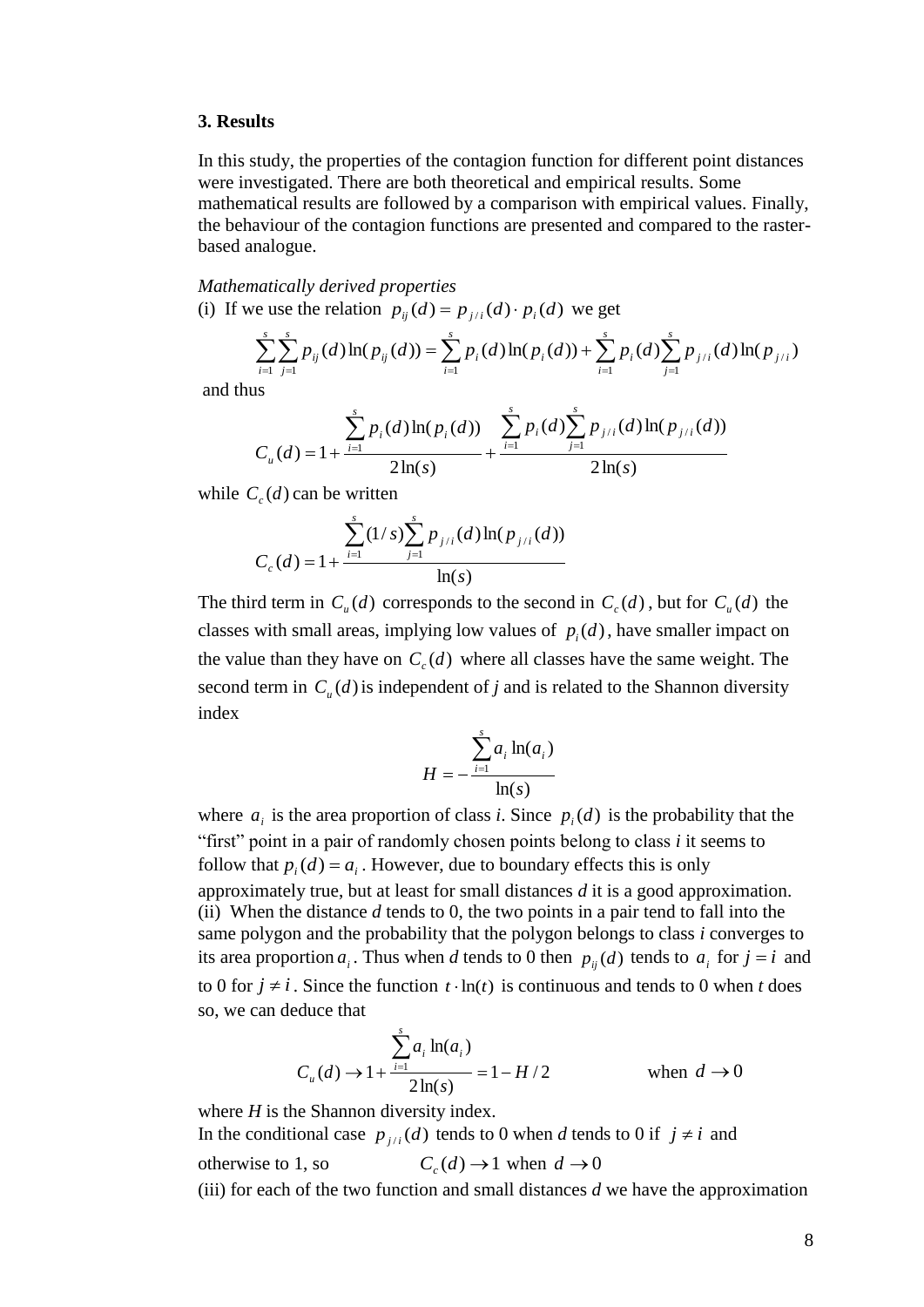$(C(d) - C(0))/d \approx \alpha \cdot \ln(d) + \beta$  with different values for the constants  $\alpha$  and  $\beta$ for the two contagion types (for a proof, see Appendix 1). This implies that the (right hand) derivatives of the contagion functions at  $d = 0$  are (negatively) infinite, i.e. the vertical axis is tangent to both functions. (iv) for landscapes that are "stationary" (no trends) it is likely that  $p_{ij}(d)$  for large

distances *d* is close to the product  $p_i(d) \cdot p_j(d)$  (due to long distance independence). When this approximation holds we get, by inserting into the definitions and some algebra, the result that

$$
C_u(d) \approx 1 + \frac{\sum_{i=1}^{s} p_i(d) \ln(p_i(d))}{\ln(s)} \quad \text{for large } d
$$

The second term is, as mentioned above, related to and likely close to the Shannon diversity index *H*. In the conditional case the approximation depends on the number of classes actually present in the landscape, denoted *r*. We obtain, for large *d*,

$$
C_c(d) \approx 1 + \frac{r}{s} \cdot \frac{\sum_{i=1}^{s} p_i(d) \ln(p_i(d))}{\ln(s)}
$$

*Comparison between theoretical and empirical values*

The items (ii) and (iv) have been compared to the estimated values of the contagion functions for the real landscapes, considering 2 meters as close to 0 and 250 meters as close to infinity (for the 1 by 1 km landscape). The results are given in Table 2.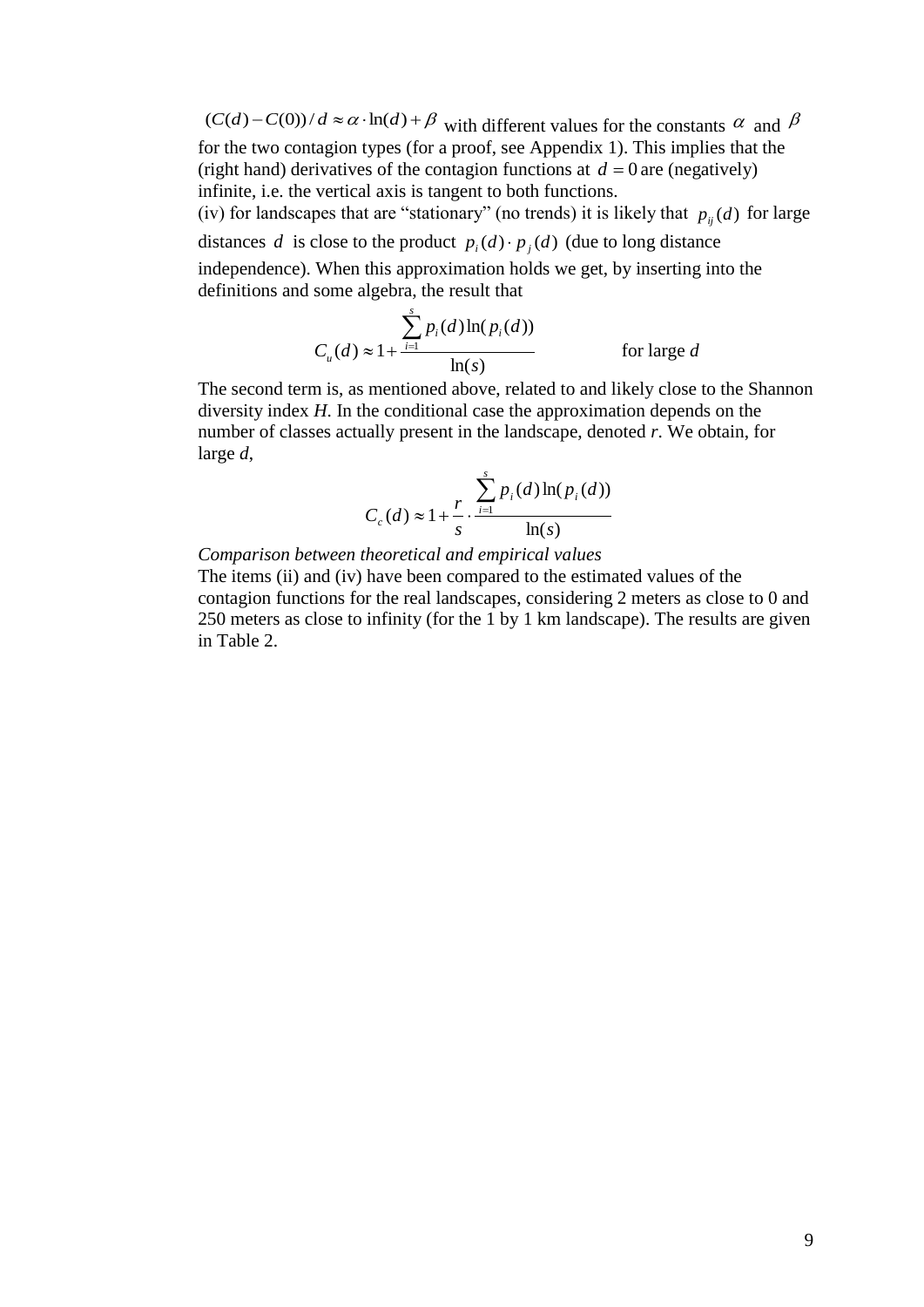Table 2. Comparison between empirical and theoretical values for conditional and unconditional contagion for small and large distances *d* for the two classification systems. Figures show mean values of absolute values of the differences for the 50 maps. Numbers in parentheses show the number of positive differences of the expression given within the absolute sign. *H* is the Shannon diversity index, *s* the number of classes (7 or 20) and *r* the number of classes actually present. Extrapolation means that the empirical values for 2 and 5 meters were used for a linear extrapolation to  $d = 0$ .

| an enuaponanon io a                       |               |                           |                |  |
|-------------------------------------------|---------------|---------------------------|----------------|--|
|                                           |               | 7 classes                 | 20 classes     |  |
|                                           |               | $ 1-H/2-C_u(d) $          |                |  |
| Short distance<br>$(d \rightarrow 0)$     | $d = 0.05$    | 0.0006(50)                | 0.0007<br>(50) |  |
|                                           | $d=2$         | 0.0170(50)                | 0.0201<br>(50) |  |
|                                           | Extrapolation | 0.0048(47)                | 0.0048<br>(50) |  |
|                                           |               | $ 1 - C_c(d) $            |                |  |
|                                           | $d = 0.05$    | 0.0016(50)                | 0.0010<br>(50) |  |
| Short distance<br>$(d \rightarrow 0)$     | $d=2$         | 0.0486(50)                | 0.0319<br>(50) |  |
|                                           | Extrapolation | 0.0160(49)                | 0.0093<br>(50) |  |
|                                           |               | $ C_u(d)-(1-H) $          |                |  |
| Long distance<br>$(d \rightarrow \infty)$ | $d = 250$     | 0.0137(47)                | 0.0152<br>(47) |  |
|                                           |               | $ C_c(d)-(1-r\cdot H/s) $ |                |  |
| Long distance<br>$(d \rightarrow \infty)$ | $d = 250$     | 0.0227(34)                | 0.0230<br>(40) |  |

 In general the values indicate that the 2 and 250 meter distances are small and large enough to catch the values of the contagion functions for small and large distances. One exception is perhaps the short distance for the conditional contagion, for which the decrease is relatively large close to  $d = 0$ . However, the good agreement for the extrapolation shows that the infinite derivative at  $d = 0$ (item (iii) above) should not be a serious problem for approximations or interpolations of the functions even for short distances.

#### *A proxy function for the unconditional contagion function*

For all the 50 landscapes studied the unconditional contagion function was a convex and decreasing function of distance (within the range studied). It was found that the contagion function could be described by  $C_u(d) \approx f(d)$ , where

$$
f(d) = c + a \cdot e^{-b \cdot d} \tag{5}
$$

The parameters  $a, b$  and  $c$  were estimated by nonlinear regression (SAS<sup>®</sup> NLIN, version 9.2) for each of the 50 landscapes and both classification systems, without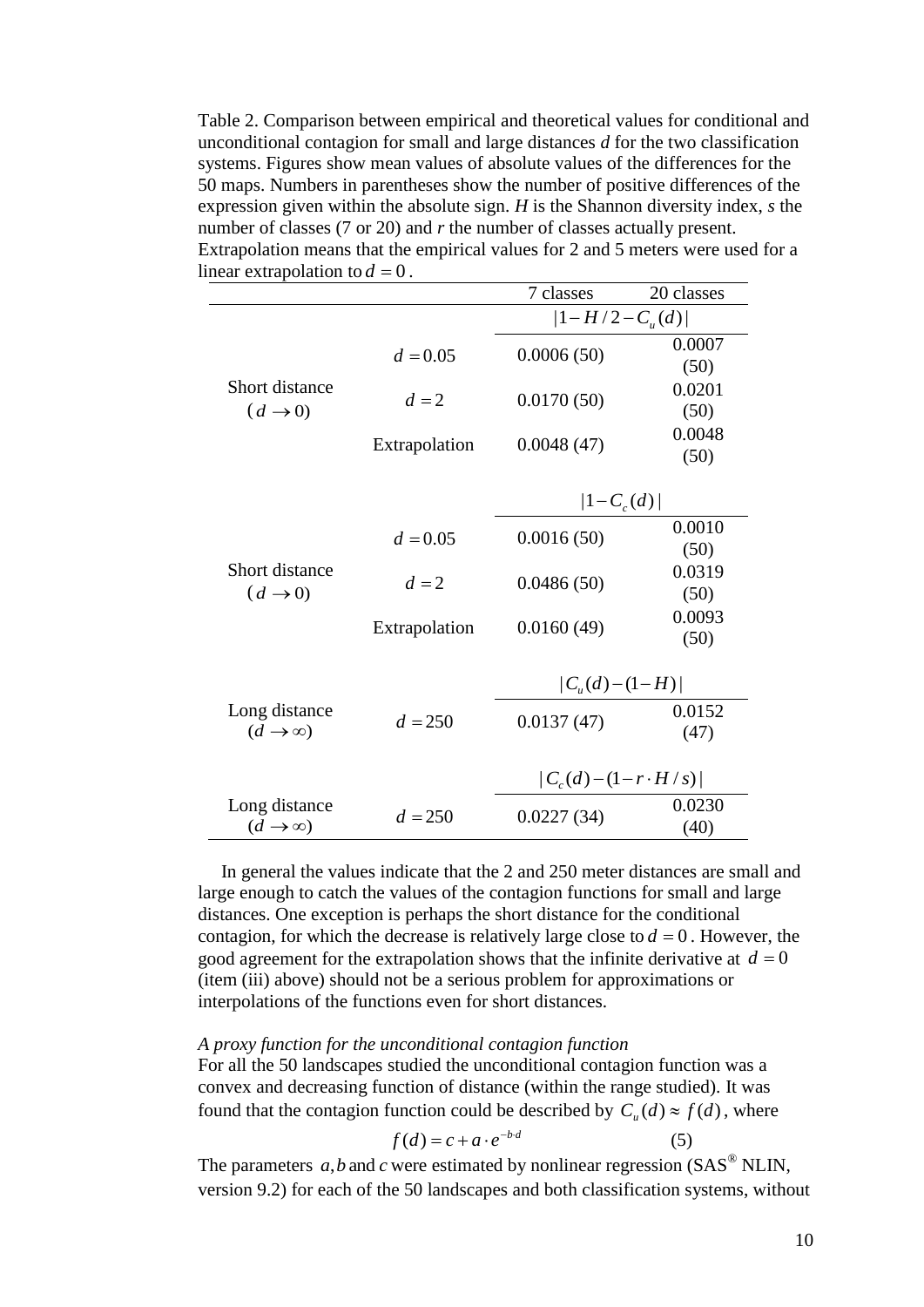any restrictions on *a* and *c*. The fit was good; the average estimated standard deviation around the function was 0.0051 and 0.0063 for the seven and twenty classes systems. By letting  $d$  tend to 0 and to infinity in  $f(d)$  we would expect (from items (ii) and (iv) and from Table 2) that  $c + a$  should be close to  $1 - H/2$ and *c* close to  $1-H$  and thus *a* close to  $H/2$ . The estimated value of *c* exceeded  $1-H$  on an average by 0.017 (4 %) and the value of *a* fell short of  $H/2$  by 0.028 (12 %) for the seven class system and by similar but slightly larger figures for the twenty classes system. These over- and underestimations are well in line with the corresponding values of the contagion functions (see Table 2). In Figure 1 two examples are used to illustrate the outcome for the seven classes system, one for a landscape with average standard deviation around the function and the other the landscape with the highest standard deviation.



Figure 1. Two examples of unconditional contagion functions with average (left) and largest (right) standard deviation around the function among the 50 real landscapes using the 7 classes system.

### *Results for the conditional contagion function*

For the conditional contagion no simple and unique form of the function was detected and hence no proxy function could be derived. However, the conditional contagion carried qualitative information about the landscape pattern (see the discussion section). In appendix 2 some landscapes with their unconditional and conditional contagion is provided.

### *Comparison between raster-based and vector-based contagion*

The raster-based contagion was, for the seven classes system, compared to the vector-based for a couple of distances. The pixel size for the raster-based case was chosen equal to the distance *d* and the calculations made by FRAGSTATS (McGarigal and Marks, 1995). The two values were very close to each other. In Figure 2 the two measures are plotted against each other. The same normalization was used, i.e., the calculation was based on the number of classes present within the landscape.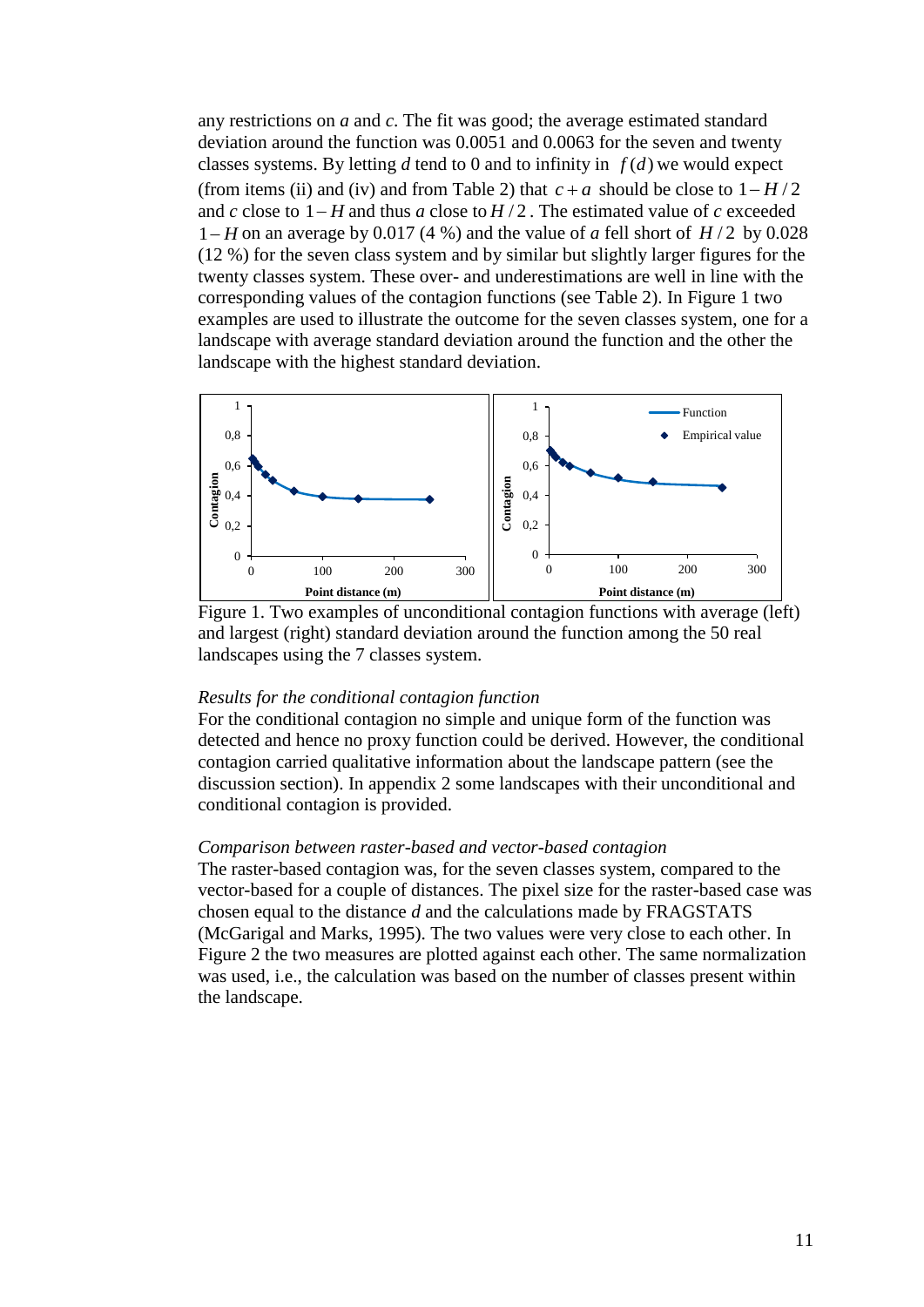

Figure 2. Plots of raster-based versus vector-based contagion values using the seven classes system. The pixel sizes (side of the squares) were the same as the distance between points for the vector-based contagion.

However, the average distance between two randomly chosen points in adjacent pixels exceeds the pixel size by about 9 %, so distance and raster size are not completely equivalent and for this reason the comparison is not perfect.

#### **4. Discussion**

In this study, a vector-based definition of the contagion (C) metric is developed. It is an extension of the raster-based definition and gives a contagion metric that depends on distance, i.e., a contagion function. The properties of the contagion function for different point distances and both under unconditional and conditional definitions are investigated.

 In a raster environment, contagion is sensitive to pixel size and its value can be increased when decreasing pixel size (Ricotta et al., 2003; Li et al., 2005). PPU (patch-per-unit area) (Frohn, 1998) and UNMIX (independent-resolution) (Ricotta et al., 2003) are two alternative metrics which are insensitive to pixel size but they may fail to capture the configuration aspect of landscapes. Indeed, PPU is equivalent to patch density, a composition metric, (Wu et al., 2002) and UNMIX does not utilizes all information (Ricotta et al., 2003).

 The empirical study of the unconditional contagion function revealed that the function could be approximated as  $c + a \cdot \exp(-b \cdot d)$  where *d* is the distance between points. According to the theoretical and empirical findings both *c* and *a* are strongly related to the Shannon index and thus to the area proportions of the classes. Hence, we can make two conclusions: 1) the unconditional contagion cannot be interpreted without considering the area proportions (the Shannon index), and 2) the parameter *b* carries most, if not all, information about the spatial distribution or fragmentation. The larger the parameter *b* the faster the contagion function tends to its lower bound showing fragmentation for short distances. To illustrate the two conclusions above, the 50 real landscapes were classified into nine categories based on three categories of Shannon diversity (*H*) and three of the value of the parameter *b*. (The estimated values for the parameter *b* ranged from 0.0072 to 0.0656 for seven classes system and from 0.0014 to 0.0850 for twenty classes system). Maps of the four categories with low and high values of *H* and *b* are given in Figure 3.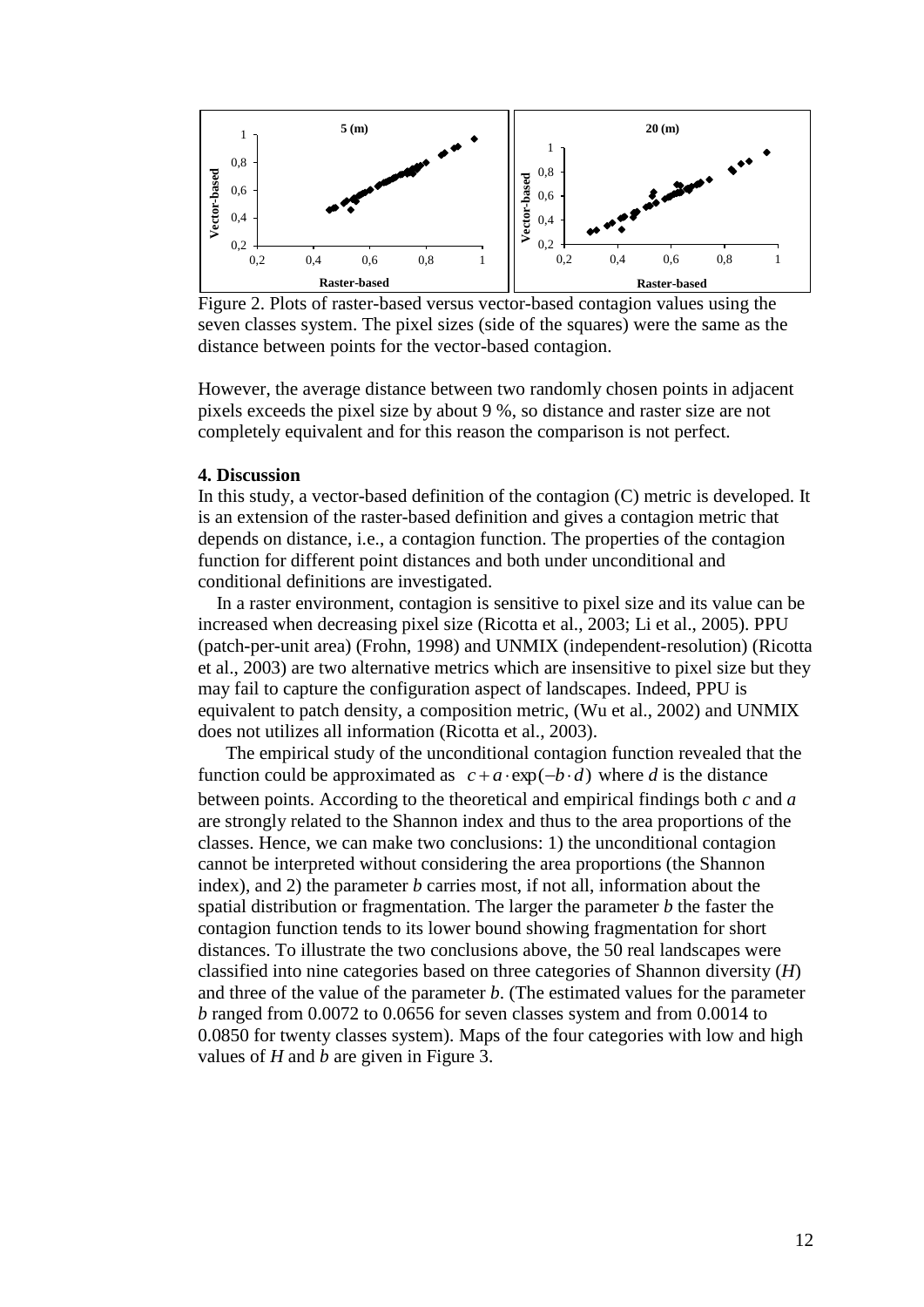

Figure 3. Four landscapes illustrating the necessity to consider the Shannon diversity index when interpreting the unconditional contagion function as a measure of fragmentation (seven classes system). Category (i) has low Shannon and low *b*, (ii) has low Shannon and high *b*, (iii) has high Shannon and low *b*, and (iv) has high Shannon and high *b*.

 In Figure 3, the landscapes to the right (high values of *b*) comprise smaller and more scattered polygons within a class than the landscapes to the left. However, landscape (iii) might visually be considered as more fragmented than landscape (ii) but that is an effect of the area proportions. In landscape (iii) the polygons of the non-dominant classes are in general larger and more compact than in landscape (ii).

 By visual inspection of the 50 landscapes it was found that high values of *b*  were found in landscapes where many patches of small classes were embedded in the dominant classes (as in figure (ii) above). Low values were consequently found when dominating classes contained few patches of smaller classes. By its definition, the unconditional contagion characterizes especially the pattern of the large classes.

 Simulated landscapes were used in order to assess the contagion function in extreme cases. Four of these simulated landscapes and some of their properties are shown in Figure 4 and Table 3. There are four classes within all the simulated landscapes. In simulated landscape  $SL_1$  the pattern is completely random;  $SL_2$  is simulated by Gibbs sampler with the classes 3 and 4 highly repellent to class 1;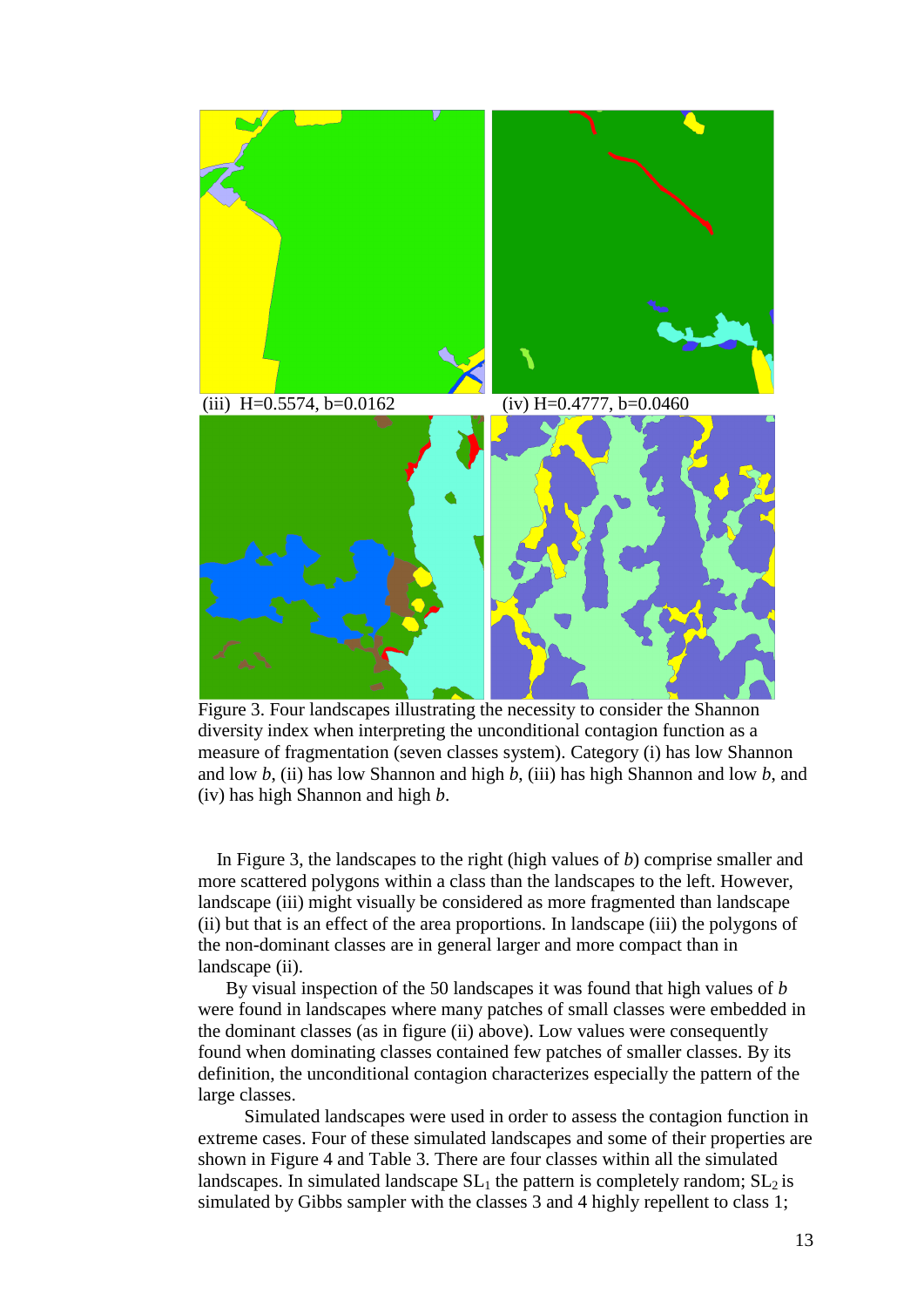SL<sup>3</sup> has classes simulated conditionally on the classes of the west and north neighbours, creating a trend, and with classes 3 and 4 repellent to class 1; and SL<sup>4</sup> has two dominating classes dividing the landscape in two halves, with some random fragments of two other classes. The area proportions of the classes are equal or almost so for  $SL_1$  and  $SL_3$ . In general the fit of the proxy function for the unconditional contagion is fairly good even for these extreme simulated landscapes.

Table 3. Unconditional contagion and proxy function parameters for four simulated landscapes. For a comparison with the real landscapes with side length 1 km the values of *b* should be multiplied by 0.512.

| Simulated landscape $(SL)$ c |        | a      |        |        | SЕ     |
|------------------------------|--------|--------|--------|--------|--------|
|                              | 0.0025 | 0.4955 | 0.2054 |        | 0.0062 |
|                              | 0.1423 | 0.3956 | 0.0948 | 0.9000 | 0.0088 |
|                              | 0.0034 | 0.4507 | 0.0424 | 0.9940 | 0.0166 |
|                              | 0.2024 | 0.3601 | 0.0220 | 0.8471 | 0.0165 |

 *c*, *a*, and *b* are contagion function parameters, *H* is Shannon diversity, *SE* is standard deviation around the function.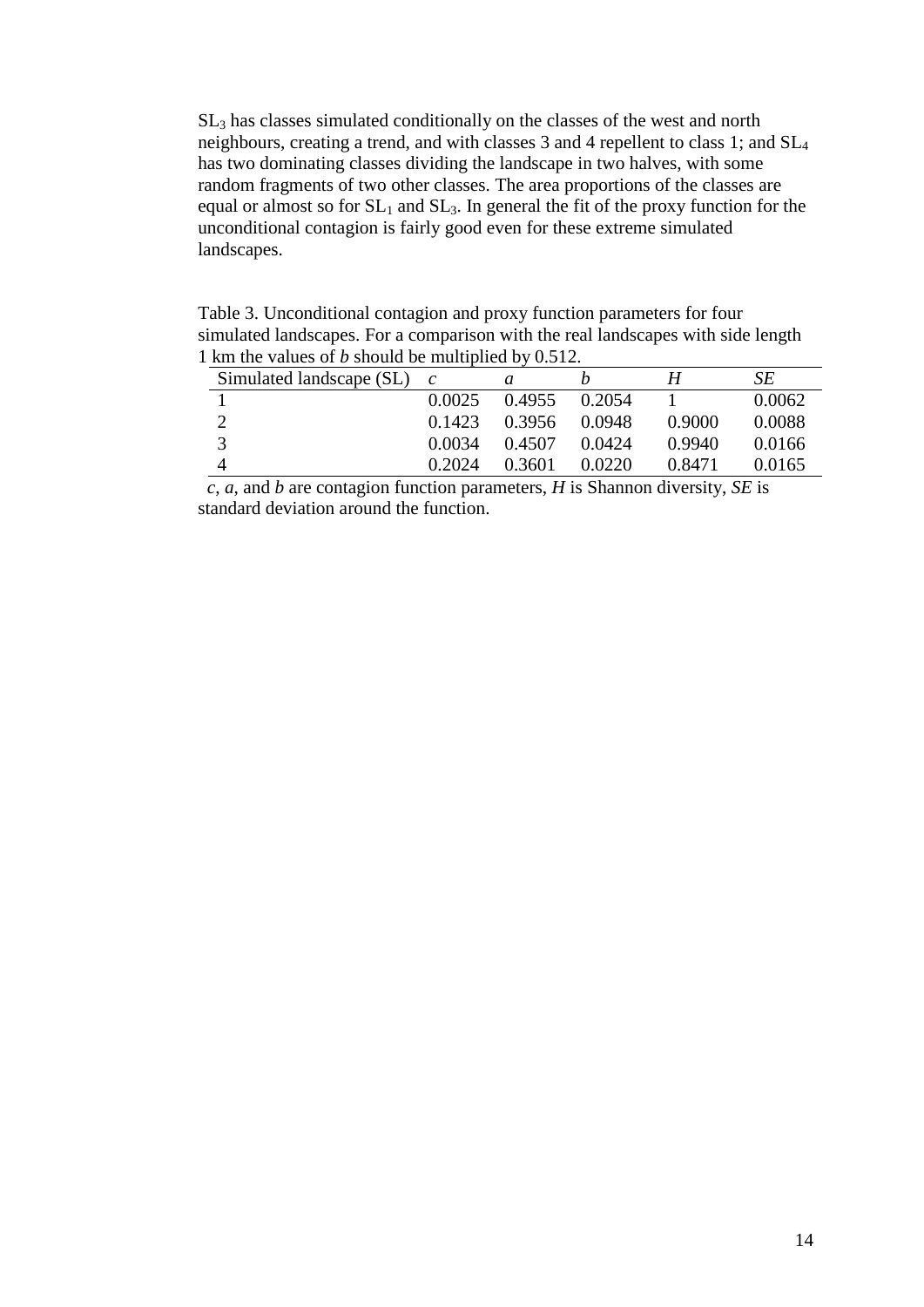

Figure 4. Illustration of four simulated landscapes and their unconditional contagion values and proxy functions. Side length of landscapes is 512 length units.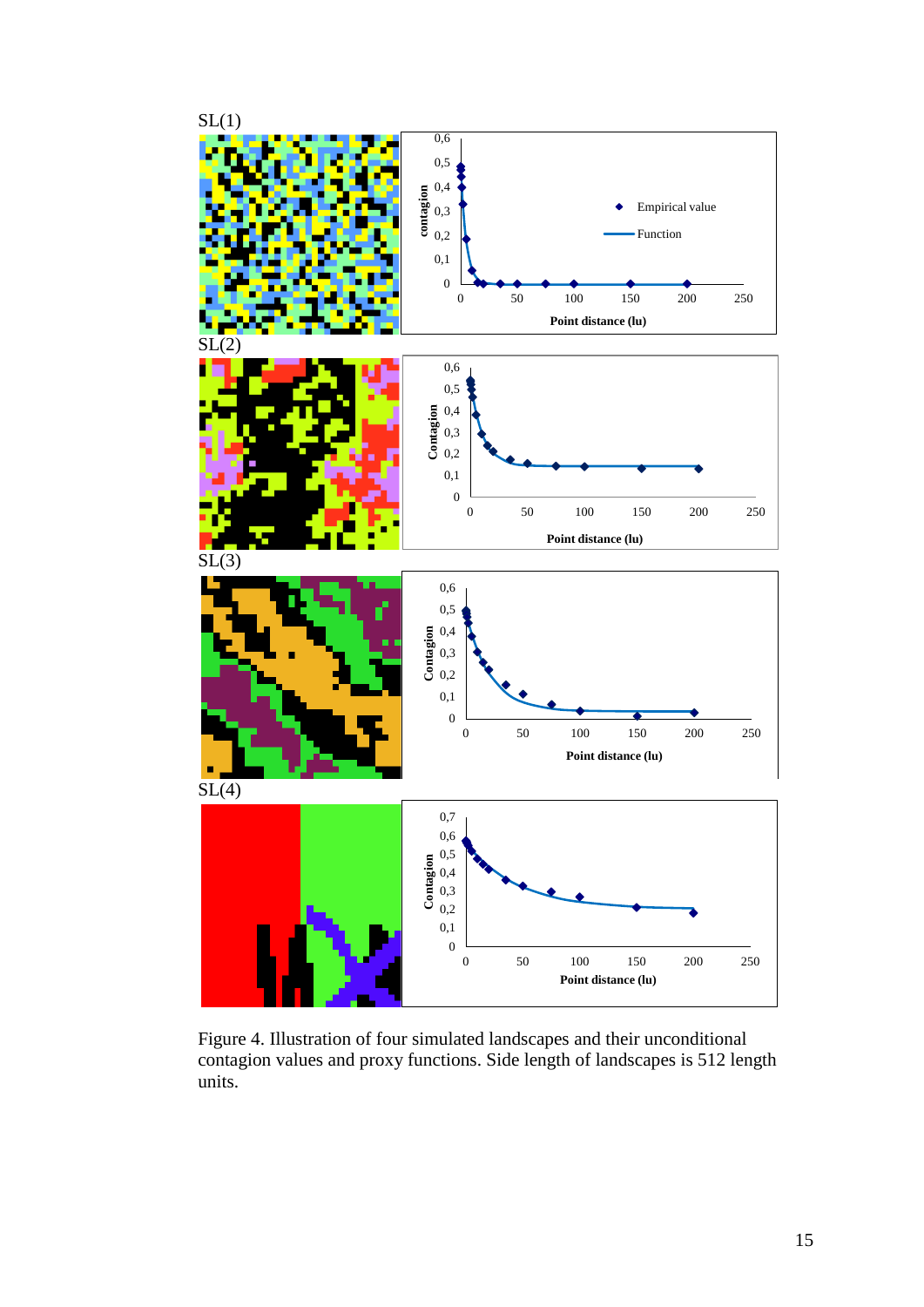For the conditional contagion no simple proxy function was found, but the contagion function itself carries some qualitative information. The functions were classified into three categories. While one category, the most common, had a behavior similar to the unconditional contagion, two others showed different behavior. In Fig.5 the conditional contagion for a typical example of each of the two other categories is shown. For landscape (I) the function has a minimum value at a distance of about 30 m while for landscape (II) it decreases monotonically. For landscape I there is one dominating class, say class *j*, and three very small and fragmented ones. For a small class, say class *i*, we have  $p_{i/i}(d) = 1$  at very short distances; for moderate distances both  $p_{i/i}(d)$  and  $p_{j/i}(d)$  are between 0 and 1, while  $p_{j/i}(d)$  tends to 1 at longer distances. This implies that the contribution from the small class *i* to the numerator in the definition of the conditional contagion equals  $0$  at  $d = 0$ , is negative for moderate distances and approaches 0 again for long distances. Due to this, and that the contributions from all classes are weighted equally, the conditional contagion will look like that of landscape (I) if the landscape contains several small (or oblong) and fragmented classes. The smaller the polygons of the small classes the shorter the distance to the minimum value. In landscape (II) there is no dominating class and the polygons in general have a compact form. For about one third of the remaining 48 landscapes the conditional contagion looks like either that of landscape (I) or (II). The rest of them are intermediate, some with a minimum value at longer distances than 30 m.

 Functions of type (I) tend to have lower value of the Shannon index than those of type (II). This is also clear from property (iv) in the result section. Due to this there is a certain connection between the conditional and unconditional contagion for long distances. It was also found that the parameter *b* of the proxy function of the unconditional contagion is somewhat smaller for landscapes of type II than for the other. Otherwise the two kinds of contagion seem to carry different information.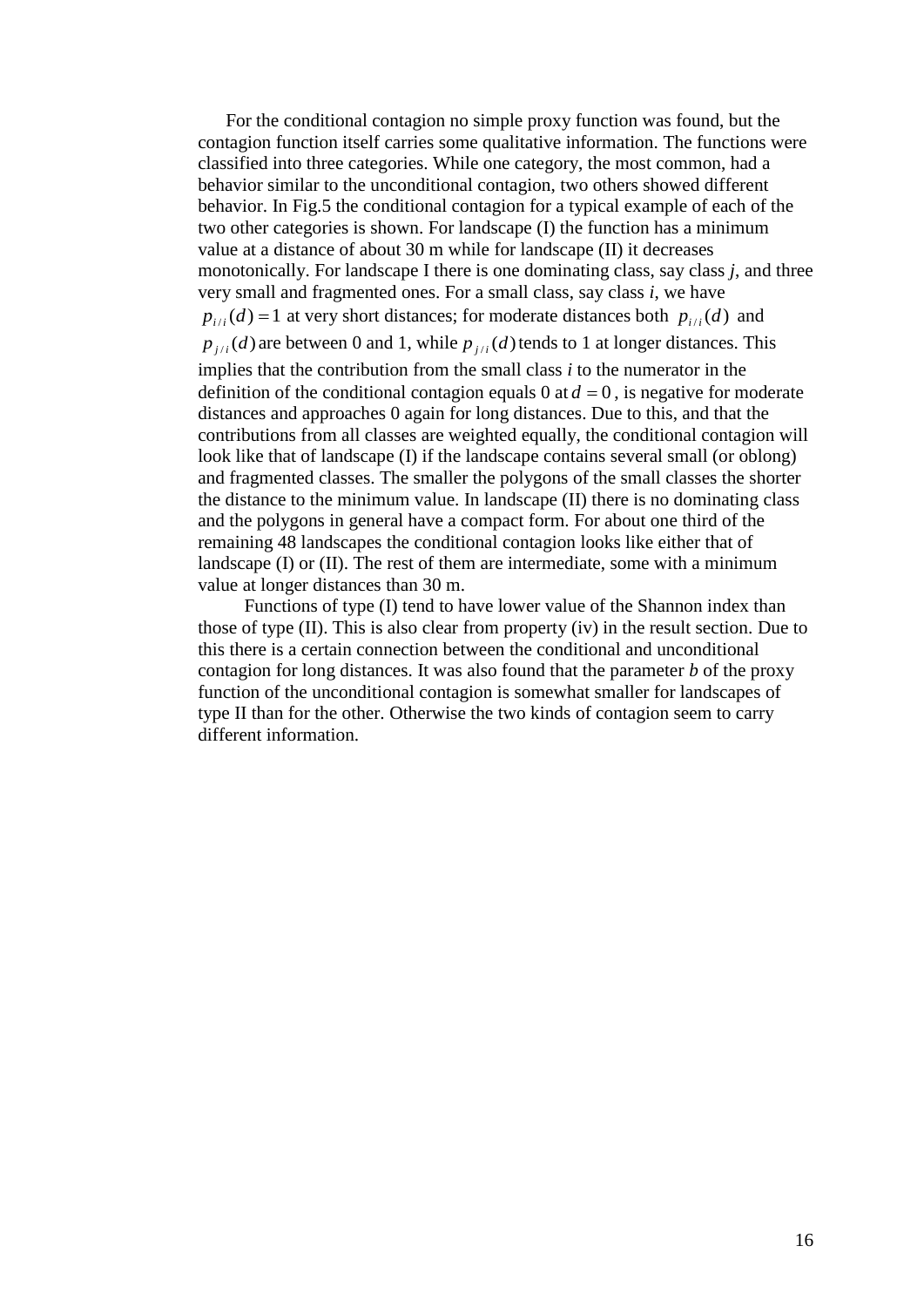

Figure 5. Comparison of contagion behavior at given landscape under unconditional and conditional definitions with 7 classification system

 It is clear that a projection like contagion of a landscape onto a function (or a number) never can describe everything about the landscape. Nevertheless the two contagion functions tell us something.

The unconditional contagion emphasis the properties of the patches of the large classes; to what extent they contain nested patches of smaller classes or not. The conditional contagion tells us more about the fragmentation or clumping of the small classes and sometimes their polygons sizes.

 The proposed contagion definition appears also to be a basis for samplingbased estimation of the contagion. If a non-delineated map is available it is possible to estimate the probabilities  $p_{ij}(d)$  and  $p_{j/i}(d)$  from a sample of point pairs at distance *d* in the landscape, where the  $p_{ij}(d)$  is estimated by the relative frequency of points in classes *i* and *j*. The estimators  $\hat{p}_{ij}(d)$  and  $\hat{p}_{j/i}(d)$  are then inserted into the defining expressions (3) and (4) to obtain estimators of  $\hat{C}_u(d)$ and  $\hat{C}_c(d)$  of the contagion functions.

 The comparison between the raster-based and vector-based values (see fig.5) indicates that almost the same continuous contagion functions could be obtained by rasterizing at "all" sizes as well. This requires mapped data and it is difficult to see how to estimate true rasterized maps from point sample data. However, the vector-based definition allows a sample-based estimation (at least in theory) and this can indirectly be applied with some approximation to a thought rasterized case.

 Sample-based assessment of landscape metrics is recognized as an alternative to traditional wall-to-wall mapping in terms of cost-efficiency, and metrics can be derived without land cover/use map of the entire landscape (Corona et al., 2004; Ramezani et al., 2010). It would therefore be of interest to consider statistical properties of a contagion estimator for different designs such as systematic and random sampling for different patterns. Further, point sampling appears to be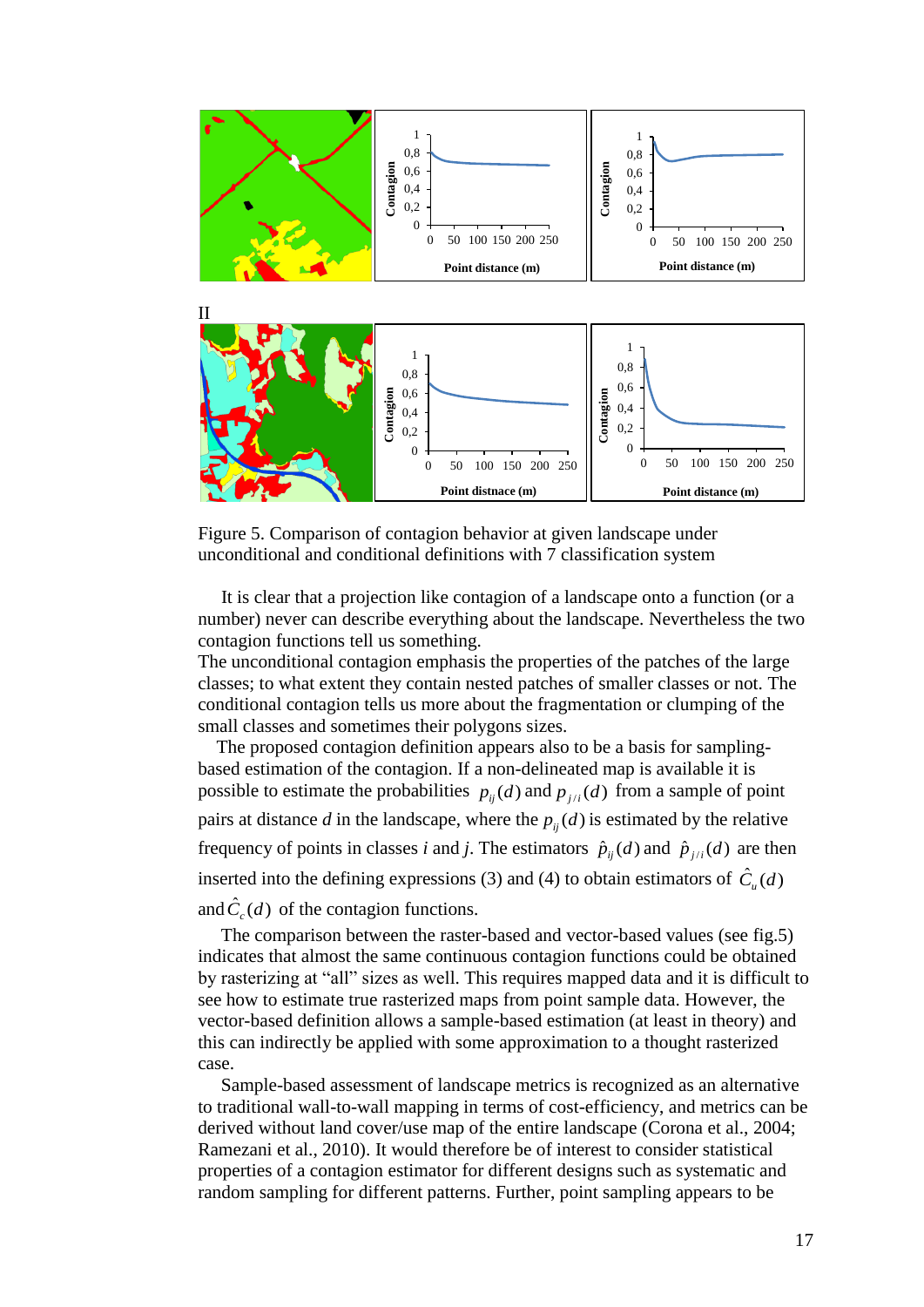applicable in a gradient-based landscape model (McGarigal and Cushman, 2005), where landscape characteristics changes continuously and no distinct border is assumed between patches.

Acknowledgments: we are grateful to Prof. Göran Ståhl for constructive comments at SLU in Umeå, Sweden.

## **5. References**

- Bebber, D.P., Cole, W.G., Thomas, S.C., Balsillie, D., and Duinker, P., (2005). Effects of retention harvests on structure of old-growth Pinus strobus L. stands in Ontario: Forest Ecology and Management, v. 205, p. 91-103.
- Cain, D.H., Riitters, K., and Orvis, K., (1997). A multi-scale analysis of landscape statistics: Landscape Ecology, v. 12, p. 199-212.
- Corona, P., Chirici, G., and Travaglini, D., (2004). Forest ecotone survey by line intersect sampling: Canadian Journal of Forest Research-Revue Canadienne De Recherche Forestiere, v. 34, p. 1776-1783.

Fahrig, L., (2003). Effects of habitat fragmentation on biodiversity: Annual Review of Ecology Evolution and Systematics, v. 34, p. 487-515.

Forman, R.T.T., (1995). Land mosaics: the ecology of landscapes and regions: Cambridge, Cambridge University Press, 632 p.

- Frohn, R.C., (1998). Remote sensing for landscape ecology: new metric indicators for monitoring, modeling, and assessment of ecosystems: Boca Raton, Lewis Publishers, 99 , 4 pl.- (i färg) p.
- Gustafson, J.E., (1998). Quantifying landscape spatial pattern: What is the state of the art?: Ecosystems, v. 1, p. 143-156.
- Haralick, R.M., Shanmugam, K., and Dinstein, I., (1973). Textural features for image classification: IEEE Transactions on Systems, Man, and Cybernetics, v. 3, p. 610-621.
- Hargis, C.D., Bissonette, J.A., and David, J.L., (1998). The behavior of landscape metrics commonly used in the study of habitat fragmentation: Landscape Ecology, v. 13, p. 167-186.
- Hernandez-Stefanoni, J.L., (2005). Relationships between landscape patterns and species richness of trees, shrubs and vines in a tropical forest: Plant Ecology, v. 179, p. 53-65.
- Hunsaker, C.T., O'Neill, R.V., Jackson, B.L., Timmins, S.P., Levine, D.A., and Norton, D.J., (1994). Sampling to characterize landscape pattern: Landscape Ecology, v. 9, p. 207-226.
- Jenness, J.S., (2004). Calculating landscape surface area from digital elevation models: Wildlife Society Bulletin, v. 32, p. 829-839.
- Li, H., and Reynolds, J., (1993). A new contagion index to quantify spatial patterns of landscapes: Landscape Ecology, v. 8, p. 155-162.
- Li, X.Z., He, H.S., Bu, R.C., Wen, Q.C., Chang, Y., Hu, Y.M., and Li, Y.H., (2005). The adequacy of different landscape metrics for various landscape patterns: Pattern Recognition, v. 38, p. 2626-2638.
- Lunetta, R.S., Congalton, R.G., Fenstermaker, L.K., Jensen, J.R., Mcgwire, K.C., and Tinney, L.R., (1991). Remote-Sensing and Geographic Information-System Data Integration - Error Sources and Research Issues: Photogrammetric Engineering and Remote Sensing, v. 57, p. 677-687.

McGarigal, K., and Cushman, S.A., (2005). The gradient concept of landscape structure, *in* Wiens, J., and Moss, M., eds., Issues and perspectives in landscape ecology: Cambrideg, Cambrideg University press.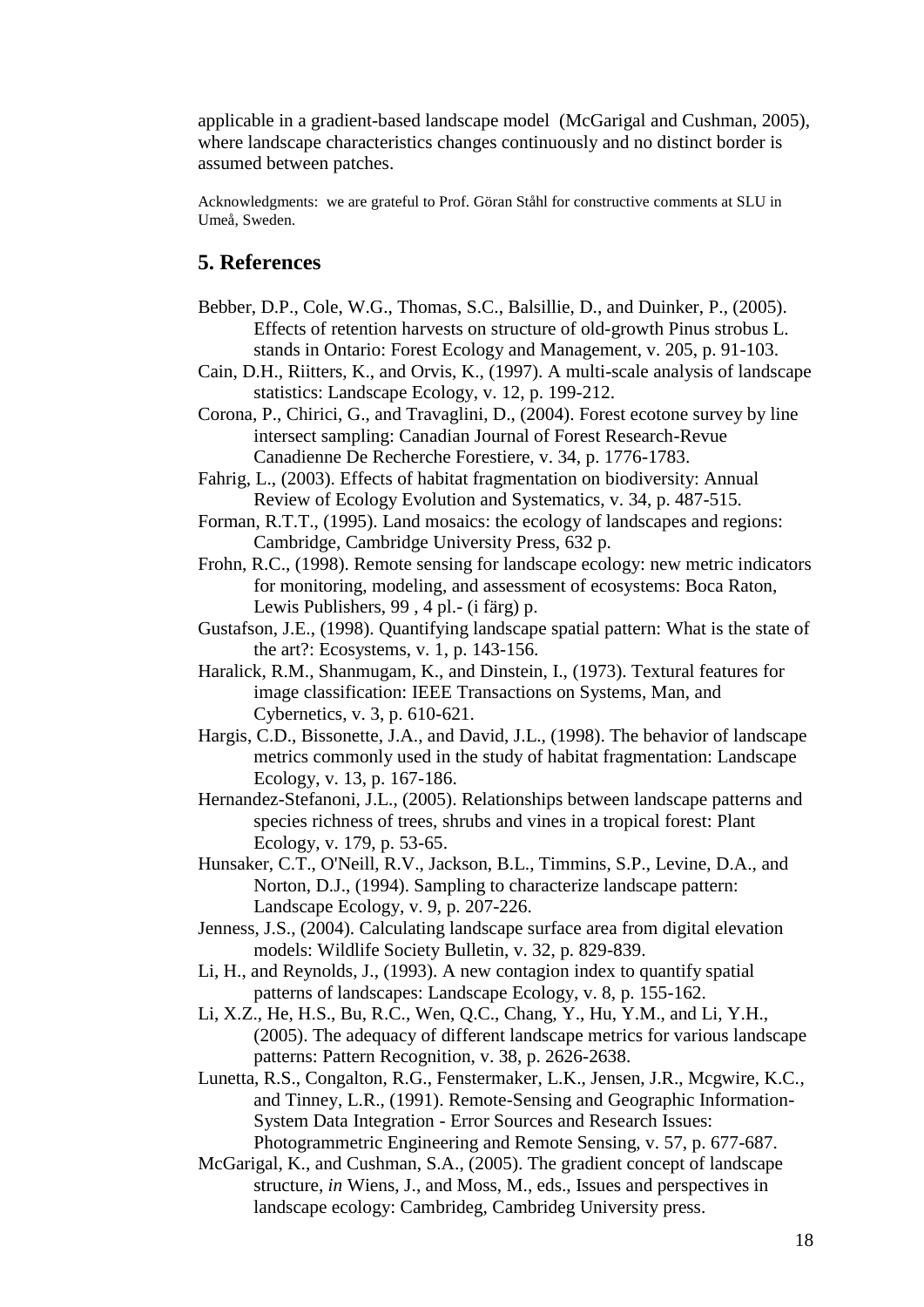- McGarigal, K., and Marks, E.J., (1995). FRAGSTATS: Spatial pattern analysis program for quantifying landscape pattern. General Technical Report 351. U.S. Department of Agriculture, Forest Service, Pacific Northwest Research Station.
- NIJOS, (2001). Norwegian 3Q Monitoring Program: Norwegian institute of land inventory.
- O'Neill, R.V., Krumme, J.R., Gardner, H.R., Sugihara, G., Jackson, B., DeAngelist, D.L., Milne, B.T., Turner, M., Zygmunt, B., Christensen, S.W., Dale, V.H., and Graham, L.R., (1988). Indices of landscape pattern: Landscape Ecology v. 1, p. 153-162.
- Ramezani, H., and Holm, S., (2009). Sample based estimation of landscape metrics: accuracy of line intersect sampling for estimating edge density and Shannon's diversity . Environmental and Ecological Statistics (in press).
- Ramezani, H., Holm, S., Allard, A., and Ståhl, G., (2010). Monitoring landscape metrics by point sampling: accuracy in estimating Shannon's diversity and edge density: Environmental Monitoring and Assessment v. 164, p. 403- 421.
- Ricotta, C., Corona, P., and Marchetti, M., (2003). Beware of contagion!: Landscape and Urban Planning, v. 62, p. 173-177.
- Riitters, K.H., O'Neill, R.V., Hunsaker, C.T., Wickham, J.D., Yankee, D.H., Timmins, S.P., Jones, K.B., and Jackson, B.L., (1995). A factor-analysis of landscape pattern and structure metrics: Landscape Ecology, v. 10, p. 23-39.
- Riitters , K.H., O'Neill , R.V., Wickham , J.D., and Bruce Jones , K., (1996). A note on contagion indices for landscape analysis
- Landscape Ecology, v. 11, p. 197-202.
- Schumaker, N.H., (1996). Using landscape indices to predict habitat connectivity: Ecology, v. 77, p. 1210-1225.
- Ståhl, G., Allard, A., Esseen, P.-A., Glimskär, A., Ringvall, A., Svensson, J., Sture Sundquist, S., Christensen, P., Gallegos Torell , Å., Högström, M., Lagerqvist, K., Marklund, L., Nilsson, B., and Inghe, O., (2010). National Inventory of Landscapes in Sweden (NILS) - Scope, design, and experiences from establishing a multi-scale biodiversity monitoring system: Environmental Monitoring and Assessment (in press).
- Turner, M.G., (1989). Landscape ecology: The effect of pattern on process: Annual Review of Ecology and Systematics, v. 20, p. 171-97.
- —, (1990). Spatial and temporal analysis of landscape patterns: Landscape Ecology, v. 4, p. 21-30.
- Turner, M.G., Gardner, R.H., and O'Neill, R.V., (2001). Landscape ecology in theory and practice : pattern and process: New York, Springer, xii, 401 p.
- United States Environmental Protection Agency, (1994). Landscape Monitoring and Assessment Research Plan. EPA 620/R-94/009, Office of Research and Development, Washington, DC.
- Wade, T.G., Wickham, J.D., Nash, M.S., Neale, A.C., Riitters, K.H., and Jones, K.B., (2003). A comparison of vector and raster GIS methods for calculating landscape metrics used in environmental assessments: Photogrammetric Engineering and Remote Sensing, v. 69, p. 1399-1405.
- Wickham, J.D., and Riitters, K.H., (1995). Sensitivity of landscape metrics to pixel size: International Journal of Remote Sensing, v. 16, p. 3585-3594.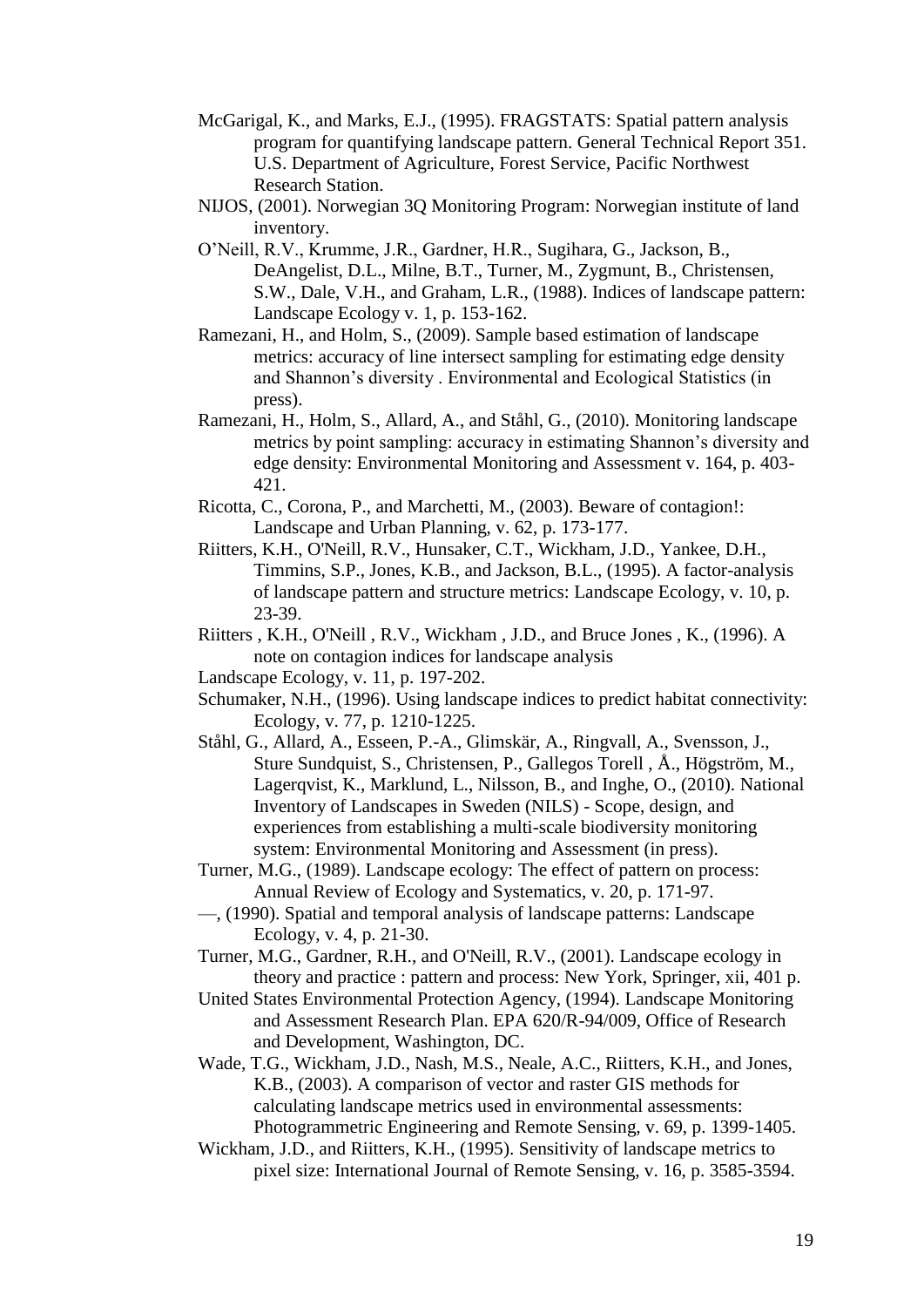- Wickham, J.D., Riitters, K.H., ONeill, R.V., Jones, K.B., and Wade, T.G., (1996). Landscape 'contagion' in raster and vector environments: International Journal of Geographical Information Systems, v. 10, p. 891-899.
- Wiens, J.A., Schooley, R.L., and Weeks, R.D., (1997). Patchy landscapes and animal movements: do beetles percolate?: OIKOS, v. 78, p. 257-264.
- Wu, J., Shen, W.J., Sun, W.Z., and Tueller, P.T., (2002). Empirical patterns of the effects of changing scale on landscape metrics: Landscape Ecology, v. 17, p. 761-782.

Appendix 1. The behavior of the contagion functions for distances close to 0. For very short distances *d* the second point of a random pair tends to fall into the same polygon as the first point. For the second point to fall in a different polygon the first point must fall within a distance *d* from an edge. If so, consider the circle with the first point as center and radius *d*. The probability that the second point belongs to an adjacent polygon equals the proportion of the circumference of the circle that is outside the polygon of the first point. The expected value of that proportion equals  $1/\pi$  (derived as the integral of

 $2 \cdot \arccos(t/d)$  with *t* from 0 to 1, divided by  $2\pi$ ). Thus if the first point belongs to a class *i* polygon, the probability that the second point belongs to a class *j* polygon approximately equals

$$
p_{j/i}(d) \approx d \cdot e_{ij} / (a_i \cdot \pi) \tag{A1}
$$

where  $e_{ij}$  is the edge length between the classes and  $a_i \approx p_i(d)$  is the area of the class *i*. The numerator equals the area close to the edge. Effects of boundaries and polygon corners are neglected.

By summing Eq. (A1) over *j* we get

$$
p_{i/i}(d) \approx 1 - d \cdot e_i / (a_i \cdot \pi) \tag{A2}
$$

where  $e_i$  is the total edge length of class *i* polygons.

Inserting this in the definition of the conditional contagion function, using the approximation  $\ln(1+x) \approx x$  for small *x* and neglecting terms of second order of *d* we obtain (after some simplification)

$$
\sum_{i=1}^{s} \sum_{j}^{s} p_{j/i} \cdot \ln(p_{j/i}) \approx \frac{d \ln(d)}{\pi} \sum_{i=1}^{s} e_i / a_i + \frac{d}{\pi} \sum_{i=1}^{s} \sum_{i=1}^{s} e_{ij} \ln(e_{ij}) - \frac{d(1 + \ln(\pi))}{\pi} \sum_{i=1}^{s} e_i / a_i
$$
\n(A3)

where  $e_{ij} = e_{ij} / a_i$  and  $e_{ii} = 0$ 

Hence, for the conditional function, we obtain the difference ratio  $\left(C_c(d) - C_c(0)\right) / d \approx \alpha \cdot \ln(d) + \beta$  (A4)

where  $\alpha = \frac{1}{\pi s \ln(s)} \sum_{i=1}^{s}$ *i*  $e_i / a_i$  $\sin(s)$   $\sum_{i=1}$ /  $ln(s)$ 1 π  $\alpha = \frac{1}{\sqrt{2\pi}} \sum_{i=1}^{\infty} e_i/a_i$  and  $\beta$  are constants.

From (A4) it follows that  $C_c(d)$  has no finite (right hand) derivative at  $d = 0$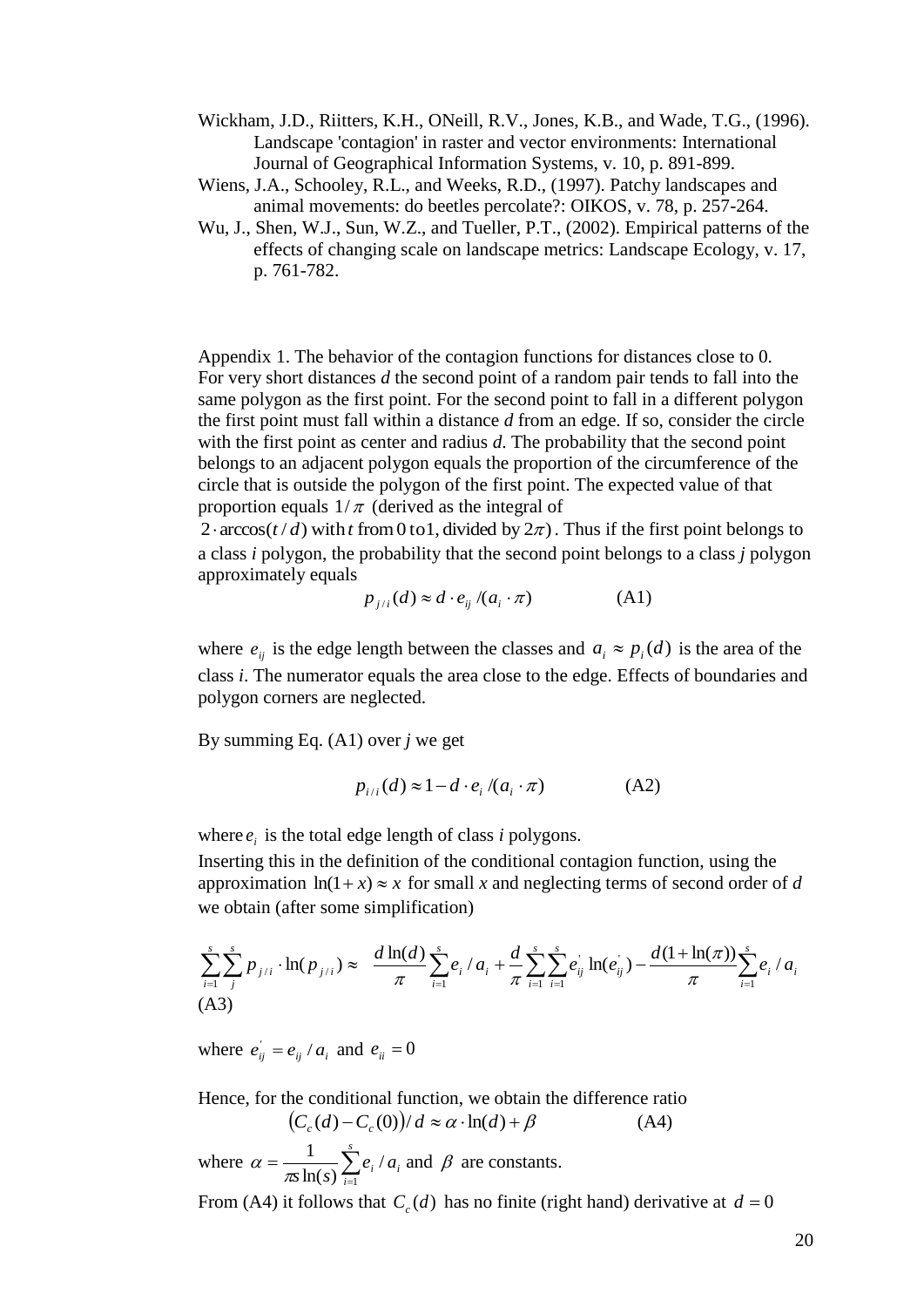since  $ln(d)$  tends to negative infinity when  $d$  tends to 0.

For the unconditional contagion function the same argument gives the same kind of expression for the difference ratio, but with  $\alpha = \frac{1}{2\pi \ln(s)} \sum_{i=1}^{s}$ *i*  $e_i / a_i$  $s)$   $\sum_{i=1}$ /  $2\pi \ln(s)$ 1 π  $\alpha = \frac{1}{2}$   $\sum_{i} e_i / a_i$  and a different value for the constant  $\beta$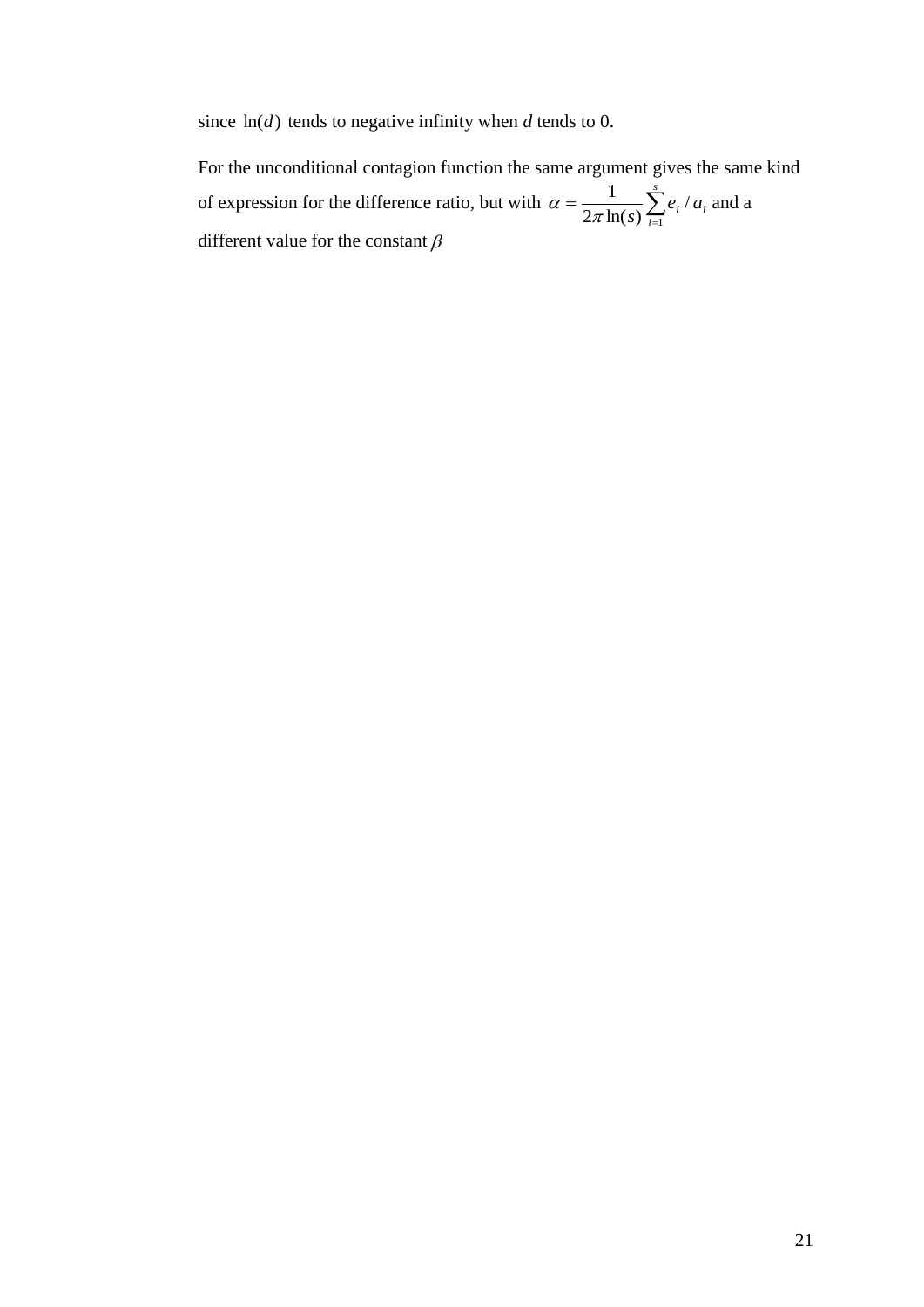

Appendix 2. Example of 18 landscapes and their unconditional and conditional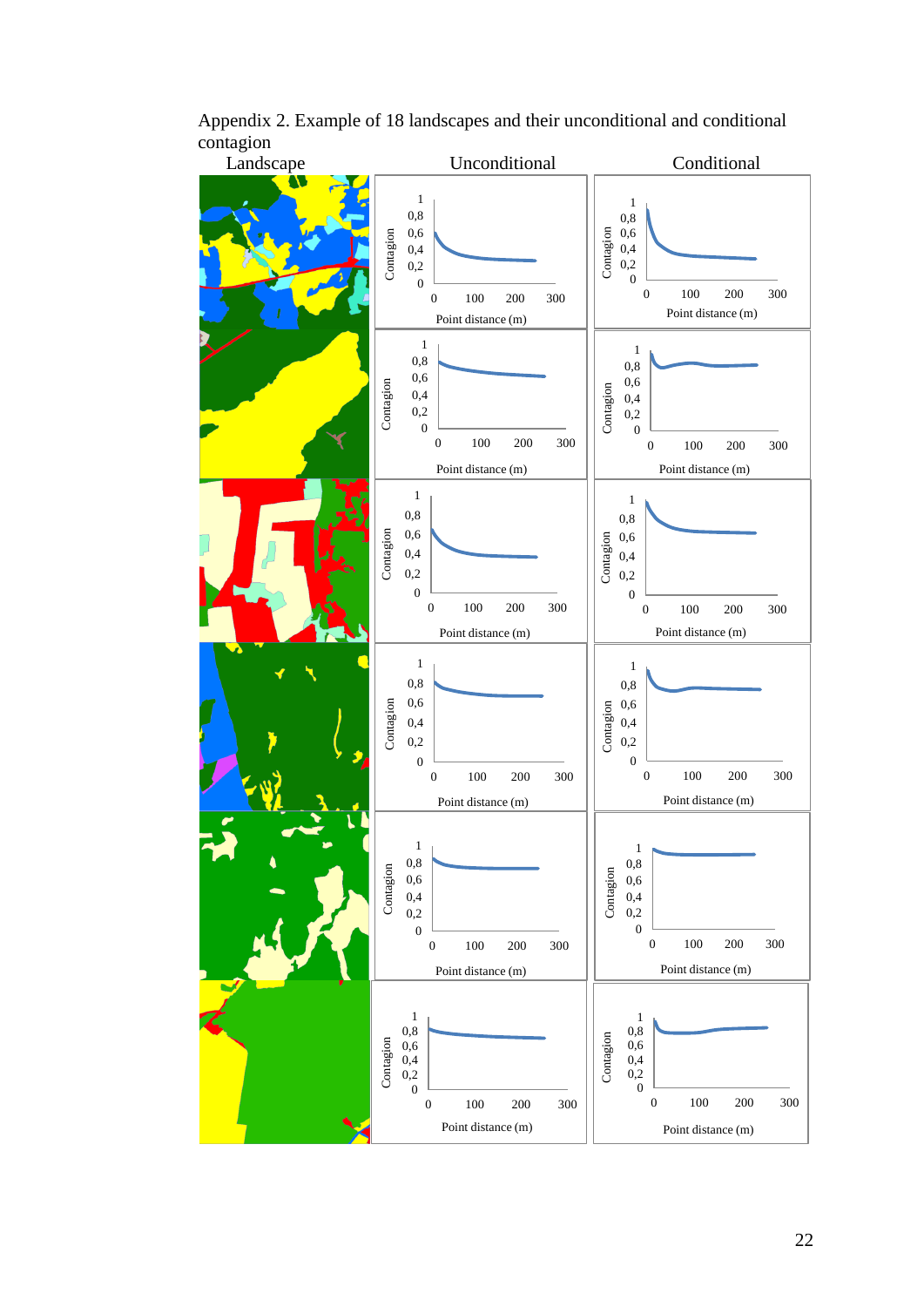